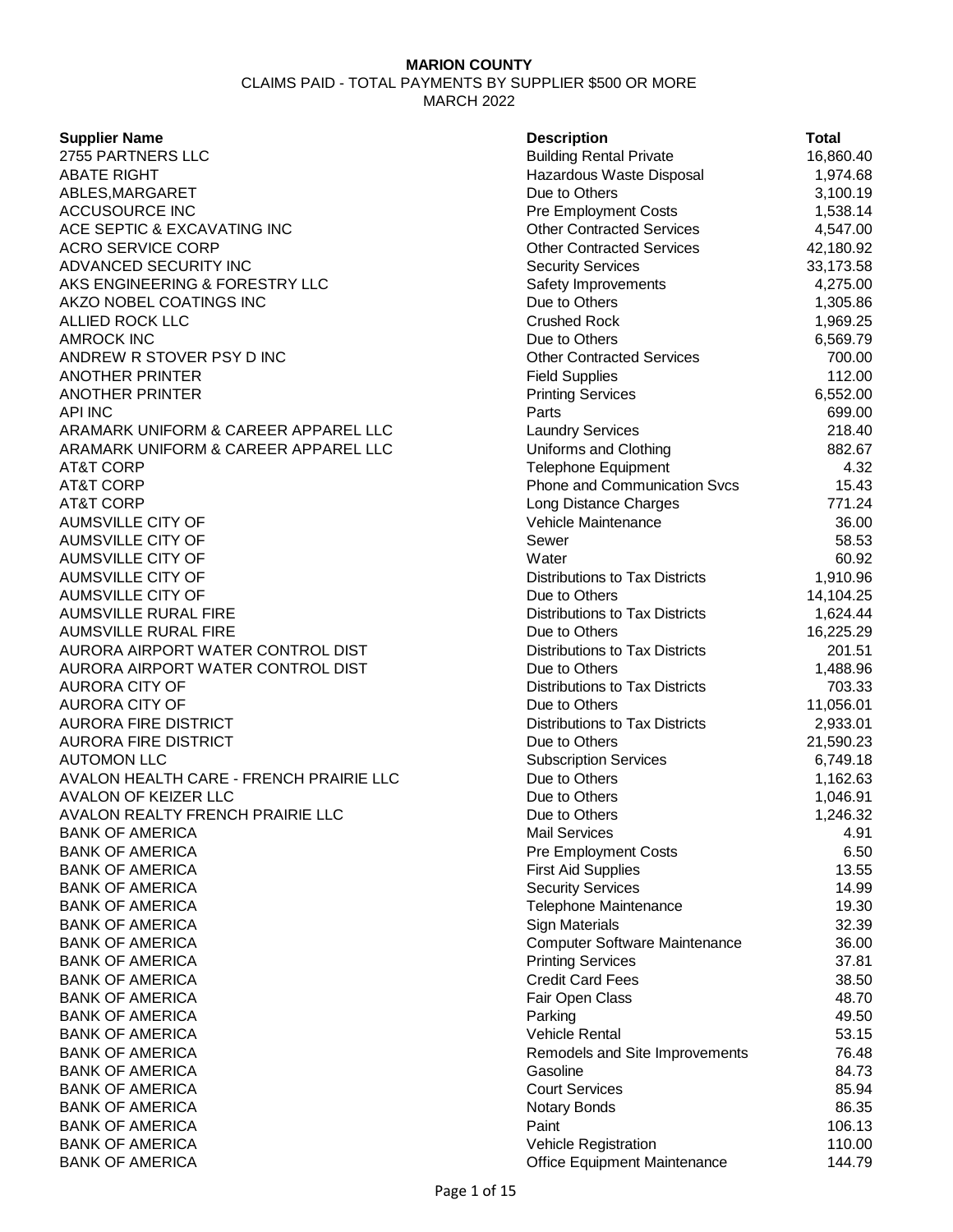# **MARION COUNTY** CLAIMS PAID - TOTAL PAYMENTS BY SUPPLIER \$500 OR MORE MARCH 2022

### **Supplier Name**

**BANK OF AMERICA BANK OF AMERICA BANK OF AMERICA BANK OF AMERICA BANK OF AMERICA BANK OF AMERICA BANK OF AMERICA BANK OF AMERICA BANK OF AMERICA BANK OF AMERICA BANK OF AMERICA BANK OF AMERICA** BANK OF AMERICA **BANK OF AMERICA BANK OF AMERICA BANK OF AMERICA BANK OF AMERICA BANK OF AMERICA BANK OF AMERICA BANK OF AMERICA BANK OF AMERICA BANK OF AMERICA BANK OF AMERICA BANK OF AMERICA BANK OF AMERICA** BANK OF AMERICA **BANK OF AMERICA BANK OF AMERICA BANK OF AMERICA** BANK OF AMERICA BANK OF AMERICA **BANK OF AMERICA BANK OF AMERICA BANK OF AMERICA BANK OF AMERICA BANK OF AMERICA BANK OF AMERICA BANK OF AMERICA BANK OF AMERICA** BANK OF AMERICA **BANK OF AMERICA BANK OF AMERICA BANK OF AMERICA BANK OF AMERICA** BANK OF AMERICA **BANK OF AMERICA BANK OF AMERICA BANK OF AMERICA BANK OF AMERICA BANK OF AMERICA BANK OF AMERICA BANK OF AMERICA BANK OF AMERICA BANK OF AMERICA BANK OF AMERICA** BANK OF AMERICA

| <b>Description</b>                   | <b>Total</b> |
|--------------------------------------|--------------|
| Telephone Equipment                  | 165.27       |
| <b>Safety Clothing</b>               | 166.50       |
| <b>Data Connections</b>              | 175.63       |
| <b>Transportation Services</b>       | 198.99       |
| Drugs                                | 205.05       |
| Laboratory Services                  | 210.96       |
| <b>Safety Equipment</b>              | 215.40       |
| Park Maintenance                     | 233.03       |
| <b>Bridge Materials</b>              | 235.33       |
| <b>Building Construction</b>         | 244.31       |
| <b>Audit Services</b>                | 250.00       |
| Permits                              | 257.50       |
| <b>Computer Hardware Maintenance</b> | 264.00       |
| Dept Equipment Maintenance           | 345.09       |
| Postage                              | 357.55       |
| Garbage Disposal and Recycling       | 365.91       |
| <b>Professional Licenses</b>         | 372.00       |
| <b>Medical Supplies</b>              | 378.95       |
| Radio Maintenance                    | 432.29       |
| <b>Institutional Supplies</b>        | 434.61       |
| <b>Fairs and Shows</b>               | 480.00       |
| <b>Other Contracted Services</b>     | 481.00       |
| <b>Wellness Services</b>             | 494.92       |
| Awards and Recognition               | 567.98       |
| <b>Victim Emergency Services</b>     | 583.01       |
| <b>Community Education Services</b>  | 624.00       |
| Janitorial Supplies                  | 627.62       |
| Other Investigations                 | 650.00       |
| <b>Small Tools</b>                   | 658.26       |
| <b>Food Services</b>                 | 727.98       |
| <b>Batteries</b>                     | 745.00       |
| Vehicle Maintenance                  | 754.09       |
| <b>Phone and Communication Svcs</b>  | 780.61       |
| Uniforms and Clothing                | 934.27       |
| <b>Educational Supplies</b>          | 937.92       |
| Software                             | 985.64       |
| <b>Natural Gas</b>                   | 1,058.02     |
| <b>Grounds Maintenance</b>           | 1,095.46     |
| Meetings                             | 1,520.21     |
| Meals                                | 1,790.06     |
| <b>Electrical Supplies</b>           | 1,965.32     |
| <b>Building Materials</b>            | 2,253.43     |
| <b>Food Supplies</b>                 | 3,129.54     |
| Parts                                | 3,259.93     |
| <b>Computers Non Capital</b>         | 3,320.79     |
| Lodging                              | 3,467.50     |
| Dues and Memberships                 | 3,663.00     |
| <b>Field Supplies</b>                | 3,816.20     |
| <b>Commercial Travel</b>             | 4,329.26     |
| Conferences                          | 4,383.00     |
| Advertising                          | 4,450.55     |
| Miscellaneous Expense                | 5,065.68     |
| <b>Building Maintenance</b>          | 5,574.40     |
| Publications                         | 6,521.98     |
| Inventories                          | 8,103.96     |
| <b>Small Office Equipment</b>        | 10,493.17    |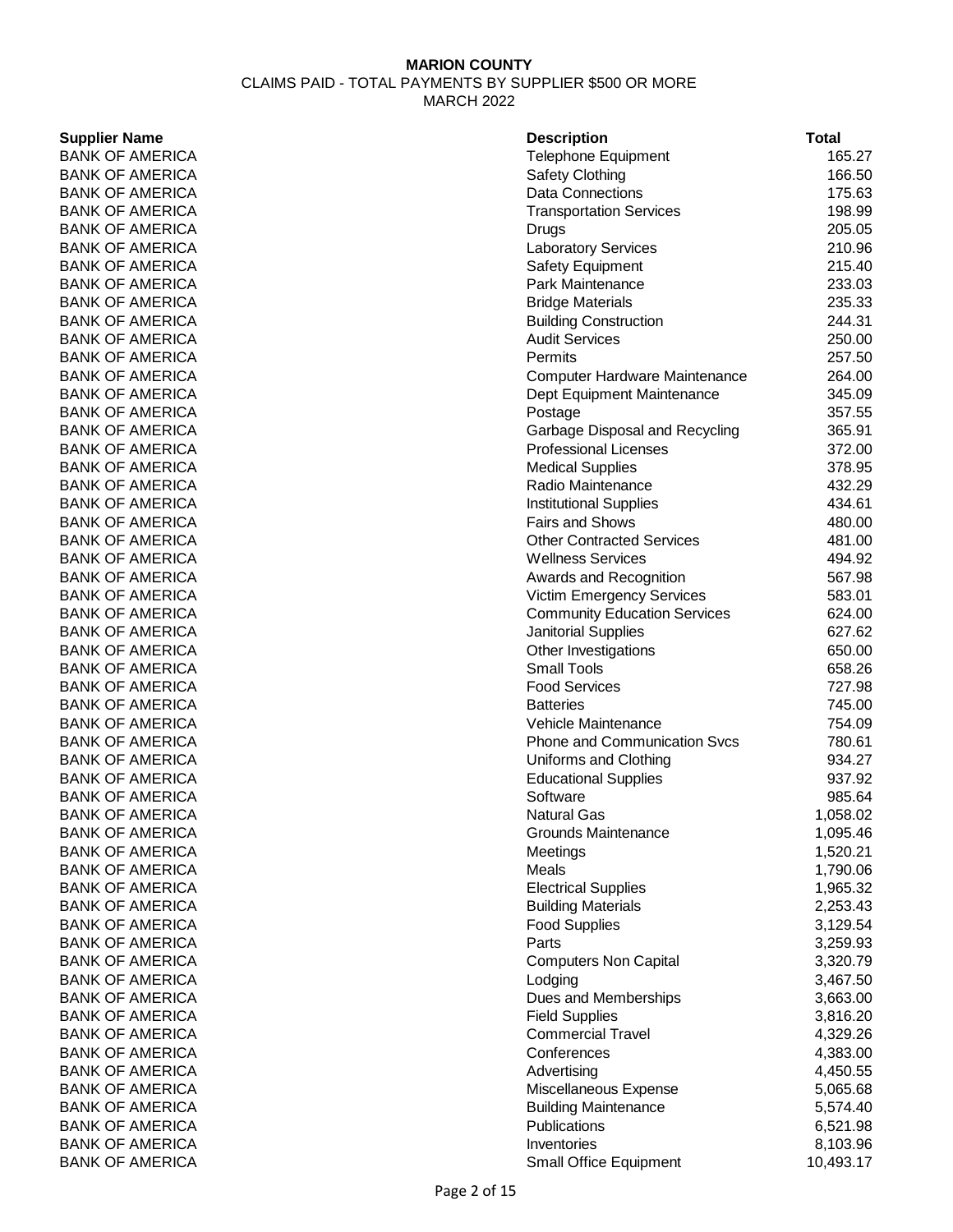CLAIMS PAID - TOTAL PAYMENTS BY SUPPLIER \$500 OR MORE MARCH 2022

### **Supplier Name**

**BANK OF AMERICA BANK OF AMERICA** BANK OF AMERICA **BANK OF AMERICA BANK OF AMERICA BANK OF AMERICA** BARGREEN ELLINGSON OF OREGON BARLEAN-HAYES, MARIFA BARNES, SUZETTE GEANNE BARNETT-NOLL, TRACI K BARTSCH, DEBRA A BASS, JOYCE BATTERIES NORTHWEST INC **BATTERIES PLUS BATTERIES PLUS BC TOWING INC** BC TOWING INC BELL, GARY M & BROWN, ESTHER E BENCE, SAMUEL & LILY BENNETT, GLENN E BENTON-LEE, CHERLYN A BEST POTS INC BIRCH TREE LAW PC **BOB BARKER CO INC BOB BARKER CO INC** BODKIN FAM TRUST BOEHRINGER INGELHEIM ANIMAL HEALTH USA INC BRADLEY FAMILY TRUST THE BRIDGES TO CHANGE INC BRIDGEWAY RECOVERY SERVICES INC BRIDGEWAY RECOVERY SERVICES INC BRIDGEWAY RECOVERY SERVICES INC BRIOCK, DANE J SR BROWN & BROWN NORTHWEST BROWN & BROWN NORTHWEST BROWN & BROWN NORTHWEST BROWN & BROWN NORTHWEST BROWN & BROWN NORTHWEST BROWN & BROWN NORTHWEST BROWN CONTRACTING INC C & J NURSE STAFFING LLC C & K PETROLEUM EQUIP CO INC C J HANSEN CO INC CANNON COCHRAN MGMT SERVICES INC CANON FINANCIAL SERVICES INC CANON FINANCIAL SERVICES INC **CANOPY WELLBEING** CAP INVESTMENT PROPERTIES LLC CAPITOL CHEVROLET CADILLAC INC **CAPPELLI MILES CAPPELLI MILES** CAPURAS, ALFONSO & CHARITY CARR, JACOB W & KALLEA R CARSON OIL CO INC CARSON OIL CO INC CARSON OIL CO INC

| <b>Description</b>                  | Total      |
|-------------------------------------|------------|
| <b>Subscription Services</b>        | 10,552.31  |
| Training                            | 10,707.13  |
| Small Departmental Equipment        | 32,698.23  |
| <b>Client Assistance</b>            | 33,822.63  |
| <b>Office Supplies</b>              | 34,444.43  |
| <b>Departmental Supplies</b>        | 36,889.13  |
| Departmental Equipment Capital      | 18,220.16  |
| Due to Others                       | 2,608.17   |
| <b>Road Construction</b>            | 1,900.00   |
| Due to Others                       | 3,984.53   |
| Due to Others                       | 888.20     |
| Due to Others                       | 3,623.17   |
| Inventories                         | 1,621.19   |
| <b>Field Supplies</b>               | 259.00     |
| Inventories                         | 558.94     |
| Homicide Investigations             | 225.00     |
| Other Investigations                | 450.00     |
| Due to Others                       | 600.23     |
| Due to Others                       | 2,019.66   |
| Due to Others                       | 567.01     |
| Due to Others                       | 556.30     |
| <b>Sewer Maintenance</b>            | 1,359.00   |
| Due to State Ct Conciliation        | 2,960.00   |
| <b>Institutional Supplies</b>       | 935.70     |
| <b>Departmental Supplies</b>        | 18,949.73  |
| Due to Others                       | 933.07     |
| Vaccines                            | 550.08     |
| <b>Building Rental Private</b>      | 8,032.80   |
| <b>Housing Subsidies</b>            | 550.00     |
| <b>Housing Subsidies</b>            | 800.00     |
| <b>Health Providers</b>             | 11,859.23  |
| <b>Social Services</b>              | 42,723.00  |
| Due to Others                       | 1,037.69   |
| <b>Insurance Brokers</b>            | 35,159.28  |
| Liability Insurance Premiums        | 38,103.19  |
| Malpractice Insurance Premiums      | 61,610.74  |
| Excess Workers Comp Insurance       | 120,804.00 |
| <b>Property Insurance Premiums</b>  | 152,010.00 |
| <b>Excess Liability Insurance</b>   | 306,401.00 |
| Safety Improvements                 | 9,327.00   |
| <b>Medical Services</b>             | 14,485.00  |
| Dept Equipment Maintenance          | 1,646.24   |
| <b>Building Maintenance</b>         | 1,165.17   |
| <b>Workers Comp Claims</b>          | 38,341.21  |
| <b>Office Equipment Maintenance</b> | 6,684.39   |
| <b>Equipment Rental</b>             | 14,935.23  |
| <b>Insurance Admin Services</b>     | 4,265.60   |
| Due to Others                       | 1,240.15   |
| Vehicle Maintenance                 | 10,051.77  |
| Advertising                         | 10,431.66  |
| <b>Other Contracted Services</b>    | 24,223.83  |
| Due to Others                       | 7,519.72   |
| Due to Others                       | 3,292.99   |
| <b>Building Maintenance</b>         | 14.85      |
| Gasoline                            | 608.76     |
| Diesel                              | 1,627.07   |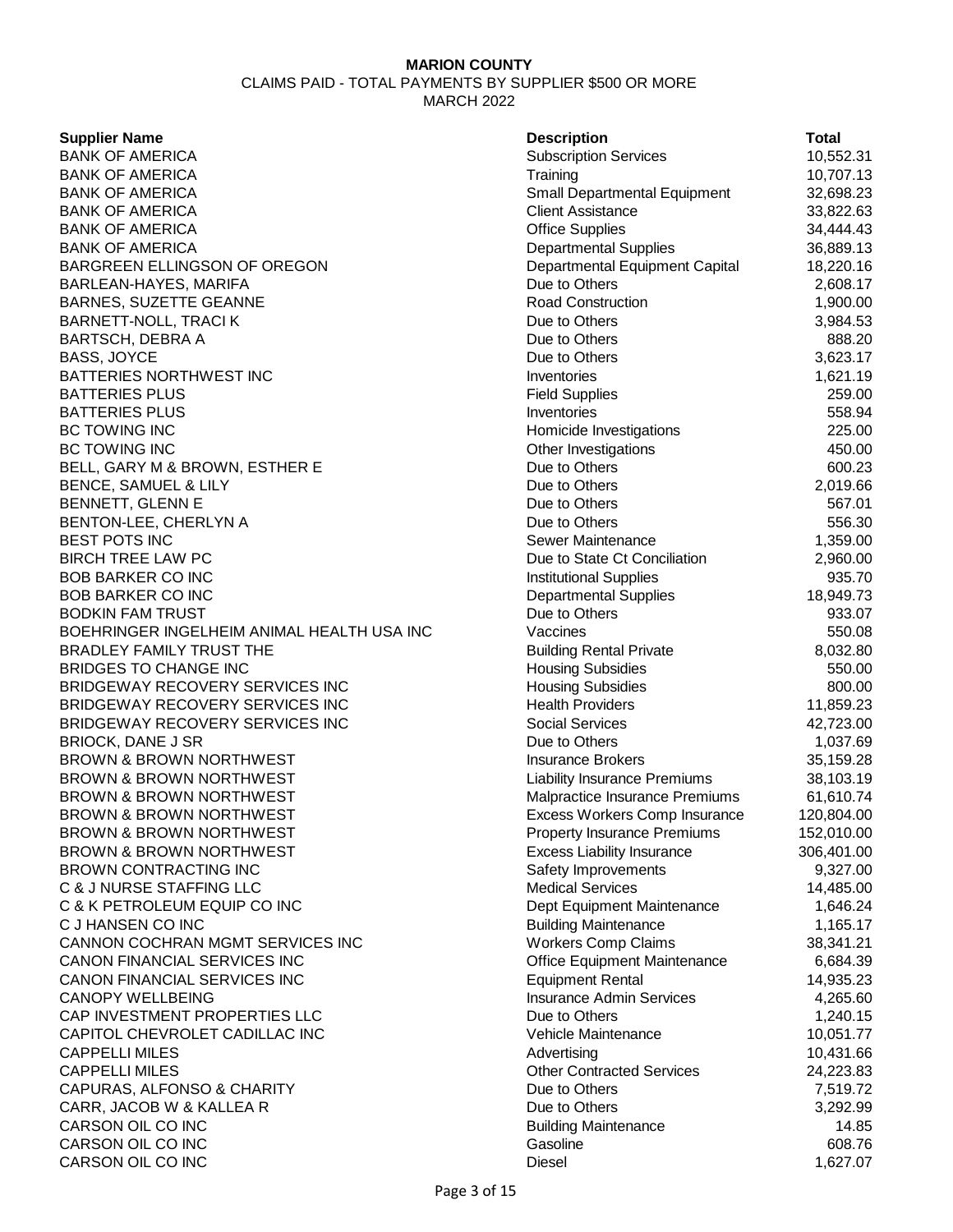CLAIMS PAID - TOTAL PAYMENTS BY SUPPLIER \$500 OR MORE MARCH 2022

### **Supplier Name**

CARSON OIL CO INC **CARTER & COMPANY INC** CASCADE EARTH SCIENCES LTD CASCADE SCHOOL DISTRICT #5 **CASCADE TIRE FACTORY** CASTILLO, CAROLINE GRADY CASTILLO, LAURA DUMANA CAULEY, DANIEL & ALLISON **CDR MAGUIRE INC** CDW GOVERNMENT LLC CENTER FOR HOPE & SAFETY CENTRAL SCHOOL DISTRICT #13J CENTURYLINK-QWEST CENTURYLINK-QWEST CENTURYLINK-QWEST CFM ADVOCATES CHEMEKETA COMMUNITY COLLEGE CHEMEKETA COMMUNITY COLLEGE CHEMEKETA COMMUNITY COLLEGE CHEMEKETA COMMUNITY COLLEGE CHEMEKETA COMMUNITY COLLEGE **CHEMEKETA LIBRARY** CHICAGO TITLE INS CO CIGNA GROUP INSURANCE CIGNA GROUP INSURANCE CIGNA GROUP INSURANCE CIGNA GROUP INSURANCE CLEAN EARTH ENVIRONMENTAL SOLUTIONS INC CLEAN EARTH ENVIRONMENTAL SOLUTIONS INC **CLEAN WATER TECHNOLOGIES LLC** CLIMA-TECH CORP **COLUMBIA BANK COLUMBIA BANK** COMCAST 6,550.52 COMMERCIAL BUSINESS FURNITURE COMMERCIAL BUSINESS FURNITURE COMMONWEALTH PROPERTY MANAGEMENT COMMUNICATIONS NORTHWEST COMMUNITY SUPPORT SERVICES INC CORELOGIC TAX SVCS COREY, DAVID M PHD CORRECT RX PHARMACY SERVICES INC COUCH POLYGRAPH SERVICES LLC COUCH POLYGRAPH SERVICES LLC **COVENANT SYSTEMS LLC COVIUS** 2,543.97 CRAFCO INC 29,065.25 **CRASH DATA GROUP INC** CRISWELL, LAREMY R & SHERAYA D CRONIN, KATHRYN CTS LANGUAGELINK CVE TECHNOLOGIES GROUP INC CVE TECHNOLOGIES GROUP INC D & O GARBAGE SERVICE D R HORTON INC-PORTLAND DANKO EMERGENCY EQUIPMENT CO Departmental Supplies 20,880.00

| <b>Description</b>                    | <b>Total</b> |
|---------------------------------------|--------------|
| Fuel Inventory                        | 102,254.58   |
| <b>Road Construction</b>              | 19,842.53    |
| <b>Engineering Services</b>           | 16,300.00    |
| Due to Others                         | 242,488.43   |
| Inventories                           | 1,179.36     |
| <b>Other Contracted Services</b>      | 10,530.00    |
| Due to Others                         | 1,836.17     |
| Due to Others                         | 1,160.33     |
| <b>Other Contracted Services</b>      | 174,433.25   |
| <b>Computers Non Capital</b>          | 1,084.61     |
| <b>Social Services</b>                | 46,431.50    |
| Due to Others                         | 1,948.27     |
| <b>Data Connections</b>               | 301.74       |
| Long Distance Charges                 | 1,136.23     |
| Phone and Communication Svcs          | 26,180.62    |
| <b>Other Contracted Services</b>      | 8,887.77     |
| Phone and Communication Svcs          | 157.50       |
| <b>Building Rental Private</b>        | 848.14       |
| Water                                 | 1,129.15     |
| <b>Distributions to Tax Districts</b> | 40,107.64    |
| Due to Others                         | 378,798.01   |
| Due to Others                         | 34,365.75    |
| Due to Others                         | 2,589.92     |
| Vol ST Disability Insurance           | 7,997.85     |
| Optional Life Insurance               | 11,139.31    |
| Life Insurance Premiums               | 13,992.36    |
| <b>Disability Insurance Premiums</b>  | 27,869.74    |
| <b>Transfer Station Contracts</b>     | 1,888.60     |
| Hazardous Waste Disposal              | 14,818.95    |
| Training                              | 4,462.50     |
| <b>Computer Software Maintenance</b>  | 4,670.00     |
| Interest Payments                     | 31,548.88    |
| <b>Principal Payments</b>             | 172,622.96   |
| <b>Data Connections</b>               | 5,550.52     |
| <b>Small Office Equipment</b>         | 1,380.00     |
| Remodels and Site Improvements        | 2,544.60     |
| Due to Others                         | 174,997.51   |
| Radios and Accessories                | 6,103.25     |
| <b>Health Providers</b>               | 2,940.16     |
| Due to Others                         | 59,597.30    |
| <b>Pre Employment Costs</b>           | 3,585.00     |
| Drugs                                 | 14,288.05    |
| Polygraph Services                    | 720.00       |
| <b>Other Contracted Services</b>      | 1,060.00     |
| <b>Building Maintenance</b>           | 1,146.00     |
| Due to Others                         | 3,543.97     |
| Inventories                           | 29,065.25    |
| <b>Subscription Services</b>          | 1,250.00     |
| Due to Others                         | 4,168.06     |
| Due to Others                         | 925.76       |
| Interpreters and Translators          | 1,305.76     |
| <b>Subscription Services</b>          | 156.26       |
| <b>Computer Software Maintenance</b>  | 1,199.00     |
| Garbage Disposal and Recycling        | 3,207.58     |
| Due to Others                         | 976.70       |
| Denartmental Sunnlige                 | 20 880 00    |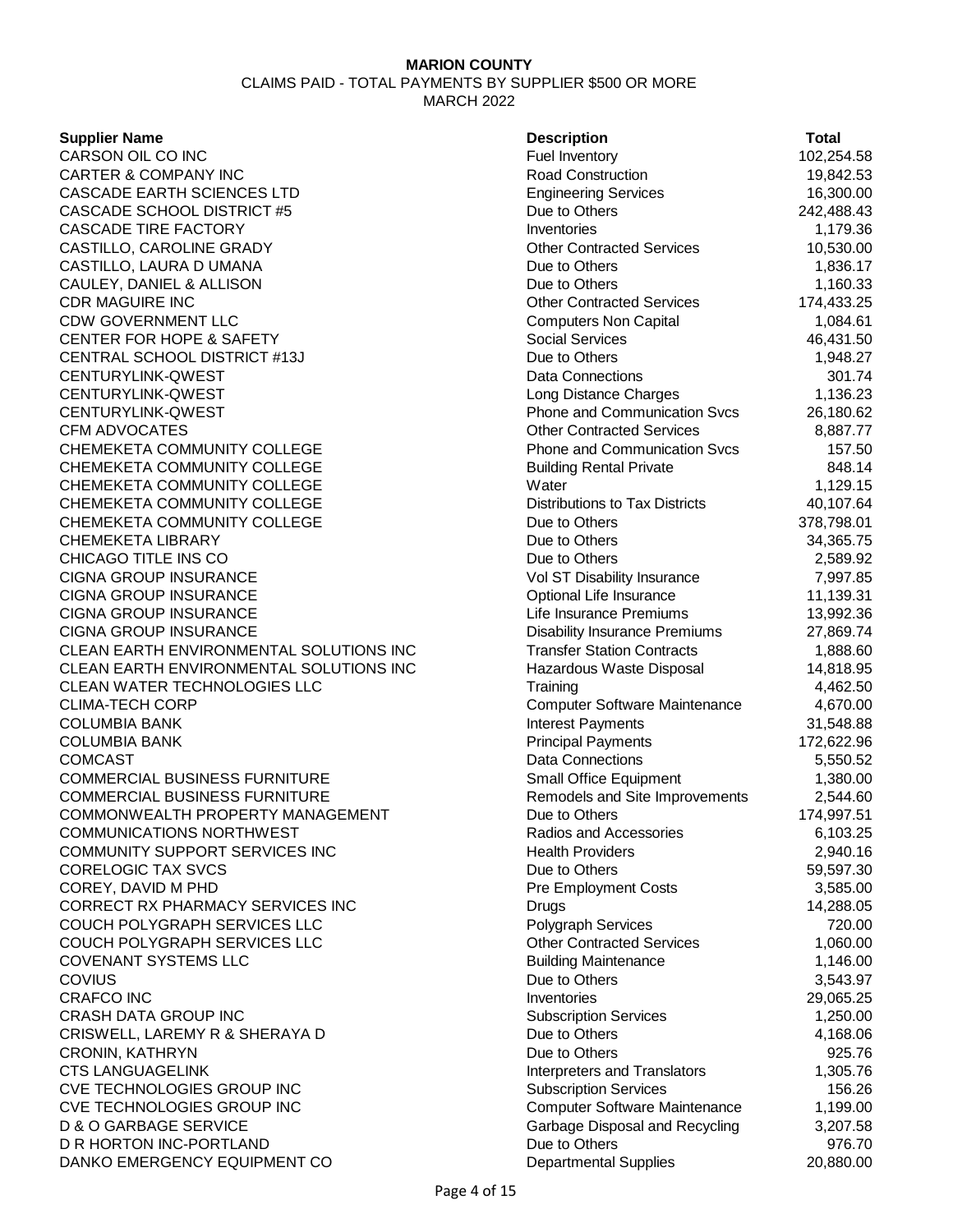CLAIMS PAID - TOTAL PAYMENTS BY SUPPLIER \$500 OR MORE MARCH 2022

### **Supplier Name**

| <b>Supplier Name</b>                  | <b>Description</b>                    | <b>Total</b> |
|---------------------------------------|---------------------------------------|--------------|
| DANS MOTORSPORTS OUTLET LLC           | <b>Safety Clothing</b>                | 752.00       |
| DASH MEDICAL GLOVES                   | <b>Medical Supplies</b>               | 541.80       |
| DAVID EVANS & ASSOCIATES INC          | Ferries                               | 268.83       |
| DAVID EVANS & ASSOCIATES INC          | <b>Road Construction</b>              | 2,778.93     |
| DAVID EVANS & ASSOCIATES INC          | Safety Improvements                   | 3,460.94     |
| DAVID EVANS & ASSOCIATES INC          | <b>Engineering Services</b>           | 6,167.63     |
| DAVID EVANS & ASSOCIATES INC          | <b>Bridge Construction</b>            | 46,071.08    |
| DAVIS WRIGHT TREMAINE LLP             | <b>Liability Claims</b>               | 171.00       |
| DAVIS WRIGHT TREMAINE LLP             | <b>Other Contracted Services</b>      | 4,166.00     |
| DAVIS, TOBY D                         | Due to Others                         | 5,549.33     |
| DELL MARKETING LP                     | <b>Subscription Services</b>          | 5,606.73     |
| DELL MARKETING LP                     | <b>Computers Non Capital</b>          | 26,874.93    |
| DEPAUL INDUSTRIES INC                 | <b>Security Services</b>              | 21,735.32    |
| DERBY INDUSTRIES                      | <b>Institutional Supplies</b>         | 24,418.00    |
| DETROIT CITY OF                       | Due to Others                         | 667.68       |
| DETROIT CITY OF                       | Distributions to Tax Districts        | 28,563.86    |
| DIAGNOSTIC LABORATORIES               | <b>XRay Services</b>                  | 1,230.00     |
| DIETER, KAY L MD                      | <b>Medical Services</b>               | 21,525.00    |
| DKS ASSOCIATES                        | Safety Improvements                   | 6,044.70     |
| <b>DKS ASSOCIATES</b>                 | <b>Road Construction</b>              | 7,622.50     |
| DKS ASSOCIATES                        | <b>Engineering Services</b>           | 9,806.39     |
| <b>DONALD CITY OF</b>                 | <b>Distributions to Tax Districts</b> | 213.20       |
| DONALD CITY OF                        | Due to Others                         | 1,875.57     |
| DONALD CITY OF                        | Sewer Maintenance                     | 10,536.26    |
| DOUBLE Q PRINTING LLC                 | <b>Printing Services</b>              | 1,075.00     |
| DOWL LLC                              | <b>Road Construction</b>              | 3,151.25     |
| DOWL LLC                              | <b>Bridge Construction</b>            | 22,770.54    |
| DOWNTOWN STORAGE & WAREHOUSE LLC      | <b>Liability Claims</b>               | (9,548.14)   |
| DOWNTOWN STORAGE & WAREHOUSE LLC      | <b>Building Rental Private</b>        | 39,910.00    |
| DRAKES CROSSING FIRE DISTRICT         | Distributions to Tax Districts        | 193.45       |
| DRAKES CROSSING FIRE DISTRICT         | Due to Others                         | 1,432.08     |
| DUONG, ANTHONY LOC                    | Due to Others                         | 3,280.03     |
| ECK, ELIZABETH                        | Due to Others                         | 884.15       |
| ECS IMAGING INC                       | <b>Computer Software Capital</b>      | 11,809.00    |
| EL TACOMELON INC                      | Due to Others                         | 2,707.83     |
| EMERY & SONS CONSTRUCTION GROUP LLC   | Safety Improvements                   | 65,343.60    |
| ENCOMPASS MANAGEMENT & CONSULTING LLC | <b>Client Assistance</b>              | 2,566.00     |
| ENCORE GLASS                          | <b>Building Maintenance</b>           | 30,817.00    |
| ERGOCENTRIC INC                       | Small Office Equipment                | 521.40       |
| EVANS, RONALD V & MEI-LAN             | <b>Land Lease Private</b>             | 5,000.00     |
| <b>EXCLUSION SCREENING LLC</b>        | Pre Employment Costs                  | 2,673.20     |
| EXECUTIVE INFORMATION SERVICES INC    | <b>Computer Software Capital</b>      | 121,245.00   |
| FAIRWAY DEVELOPMENT GROUP INC         | <b>Building Rental Private</b>        | 2,515.00     |
| <b>FARLINE BRIDGE INC</b>             | <b>Bridge Construction</b>            | 4,723.52     |
| <b>FASTENAL CO</b>                    | Parts                                 | 4,189.68     |
| FASTENAL CO                           | Inventories                           | 15,695.93    |
| FEDEX                                 | <b>Mail Services</b>                  | 117.59       |
| FEDEX                                 | Postage                               | 755.76       |
| FERGUSON ENTERPRISES INC              | Inventories                           | 2,604.00     |
| FERRELL GAS                           | Propane                               | 6,277.46     |
| FIGUEROA, JOSEFINA                    | <b>Health Providers</b>               | 1,298.88     |
| FOLTYN, ELIZABETH J                   | Due to Others                         | 2,565.81     |
| FORBES, THOMAS C                      | Due to Others                         | 593.54       |
| FORTY FIVE NORTH SURVEYING LLC        | <b>Engineering Services</b>           | 650.00       |
| FORTY FIVE NORTH SURVEYING LLC        | <b>Bridge Construction</b>            | 1,235.00     |
| FOSTER, RICHARD S                     | Due to Others                         | 540.04       |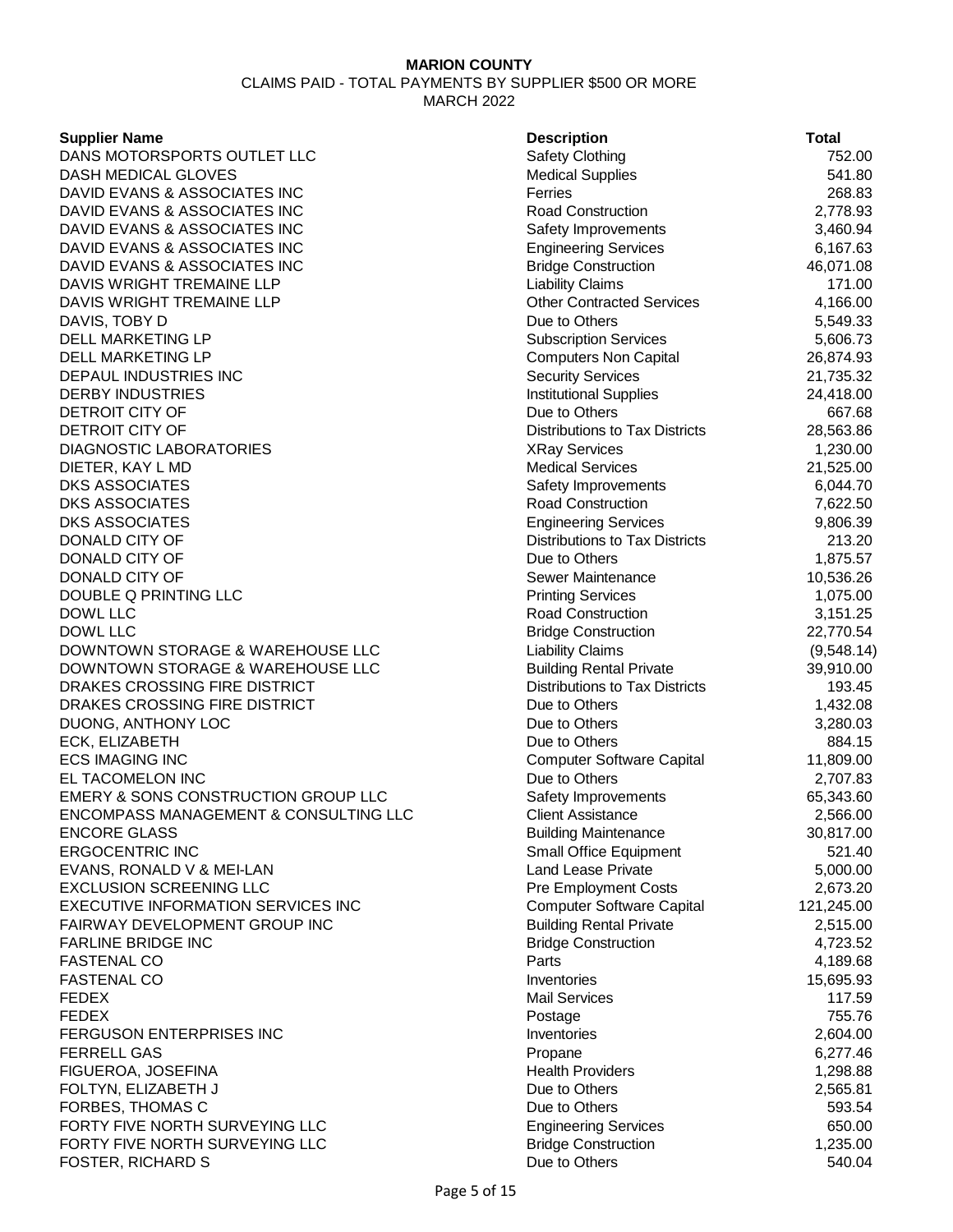CLAIMS PAID - TOTAL PAYMENTS BY SUPPLIER \$500 OR MORE MARCH 2022

**Supplier Name** 

FRY, JOHN & TERI **FULL BOAR LLC** G & S MACHINE INC GAGLES HEATING AIR CONDITIONING & PLUMBING INC **GALT FOUNDATION** GARDNER, MELANIE B **GARLAND DBS INC GARTEN SERVICES INC GARTEN SERVICES INC GARTEN SERVICES INC GARTEN SERVICES INC GARTEN SERVICES INC** GARTEN SERVICES INC **GARTEN SERVICES INC GATES CITY OF GATES CITY OF GATES RURAL FIRE DISTRICT GATES RURAL FIRE DISTRICT** GCSIT GERM Computer Software Capital 61,464.00 GENTRY, TYLOR J **GERVAIS CITY OF GERVAIS CITY OF GERVAIS CITY OF GERVAIS CITY OF** GERVAIS SCHOOL DISTRICT #1 GONZALEZ, ANTOLIN V & SANCHEZ, ALEJANDRA V GORTMAKER, BRIDGETTE LYNNE GOVERNMENT FINANCE OFFICERS ASSN GRAINGER Electrical Supplies 36.16 GRAINGER Departmental Supplies 38.53 GRAINGER Small Tools 49.16 GRAINGER 107.37 GRAINGER Batteries 909.44 GRAINGER Building Maintenance 1,101.39 **GRAND HOTEL IN SALEM GRAYBAR ELECTRIC CO INC** GREAT WESTERN SWEEPING INC GREEN ACRES LANDSCAPE INC **GRESHAM FORD GREYSTONE TACTICAL** GUERRERO, JOAN J CANCHOLA HAMMOND, TODD S HANKINS, KIMBERLY L HARDEN PSYCHOLOGICAL ASSOCIATES PC HARPER HOUF PETERSON RIGHELLIS INC HARRINGTON, LEON O & LYNDA J **HART WAGNER LLP** HDR ENGINEERING INC HDR ENGINEERING INC HENNIES, WILLIAM D HENRY SCHEIN INC HENRY SCHEIN INC HEUBERGER, JARED & RACHEL HOME DEPOT PRO-SUPPLYWORKS HOME DEPOT PRO-SUPPLYWORKS HOME DEPOT PRO-SUPPLYWORKS

| <b>Description</b>                    | <b>Total</b>          |
|---------------------------------------|-----------------------|
| Due to Others                         | 2,947.21              |
| Vehicle Maintenance                   | 580.00                |
| Ferry Maintenance                     | 1,150.00              |
| <b>Other Contracted Services</b>      | 900.00                |
| <b>Temporary Staffing</b>             | 1,007.76              |
| Due to Others                         | 2,521.25              |
| <b>Building Construction</b>          | 119,248.12            |
| Garbage Disposal and Recycling        | 1,488.96              |
| Postage                               | 2,334.72              |
| <b>Battery Recycling</b>              | 3,239.15              |
| <b>Document Disposal Services</b>     | 5,004.00              |
| <b>Mail Services</b>                  | 13,532.49             |
| <b>Janitorial Services</b>            | 22,804.79             |
| <b>Other Contracted Services</b>      | 40,083.20             |
| Due to Others                         | 88.80                 |
| <b>Distributions to Tax Districts</b> | 2,192.19              |
| Due to Others                         | 1,067.80              |
| <b>Distributions to Tax Districts</b> | 28,526.13             |
| <b>Computer Software Capital</b>      | 61,464.00             |
| Due to Others                         | 621.54                |
| <b>Other Contracted Services</b>      | 3.00                  |
| Due to City of Gervais                | 283.94                |
| <b>Distributions to Tax Districts</b> | 1,753.28              |
| Due to Others                         | 12,957.23             |
| Due to Others                         | 95,265.83             |
| Due to Others                         | 2,256.51              |
| Due to State Ct Conciliation          | 1,500.00              |
| <b>Audit Services</b>                 | 1,150.00              |
| <b>Electrical Supplies</b>            | 36.16                 |
| <b>Departmental Supplies</b>          | 38.53                 |
| <b>Small Tools</b>                    | 49.16                 |
| Inventories                           | 107.37                |
| <b>Batteries</b>                      | 909.44                |
| <b>Building Maintenance</b>           | 1,101.39              |
| Witnesses                             | 504.69                |
| <b>Computer Hardware Capital</b>      | 876.10                |
| <b>Other Contracted Services</b>      | 14,585.34             |
| <b>Grounds Maintenance</b>            | 3,355.00              |
| Automobiles                           | 36,390.87             |
| Small Departmental Equipment          | 3,742.20              |
| Due to Others                         | 1,448.02              |
| Due to Others                         | 3,639.17              |
| <b>Temporary Staffing</b>             | 5,425.00              |
| <b>Pre Employment Costs</b>           | 1,456.55              |
| Road Construction<br>Due to Others    | 20,811.55<br>6,008.48 |
| <b>Liability Claims</b>               | 2,594.85              |
| <b>Bridge Construction</b>            | 1,949.27              |
| Safety Improvements                   | 4,258.10              |
| Due to Others                         | 2,174.39              |
| <b>Departmental Supplies</b>          | 101.34                |
| <b>Medical Supplies</b>               | 428.95                |
| Due to Others                         | 3,955.01              |
| <b>Institutional Supplies</b>         | 51.43                 |
| Janitorial Supplies                   | 198.60                |
| Safety Equipment                      | 479.77                |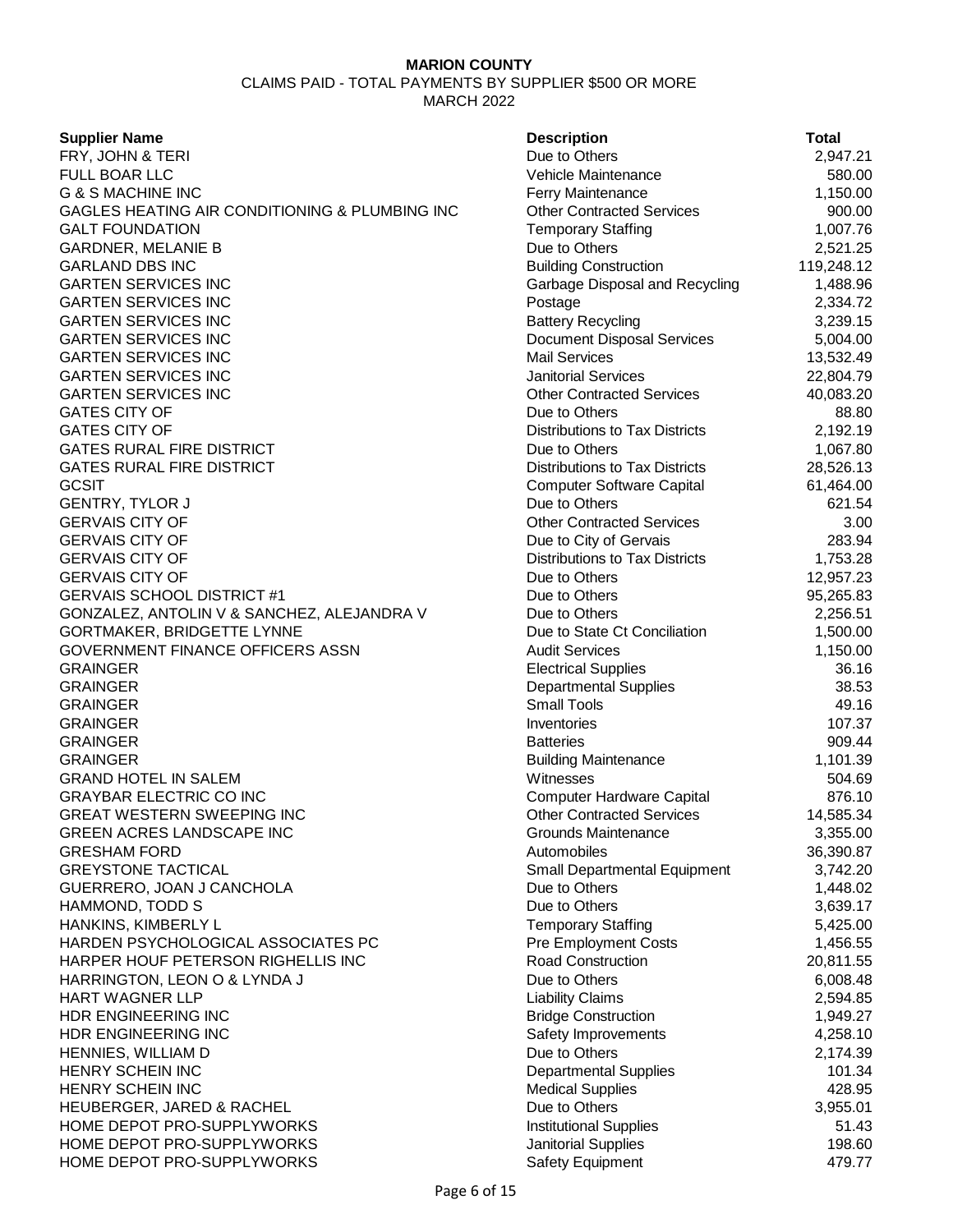CLAIMS PAID - TOTAL PAYMENTS BY SUPPLIER \$500 OR MORE MARCH 2022

**Supplier Name** 

HOYS INVESTMENTS LIMITED HUBBARD CITY OF **HUBBARD CITY OF** HUBBARD CITY OF HUBBARD RURAL FIRE DISTRICT HUBBARD RURAL FIRE DISTRICT HUMBERT, LUVIA E **IDANHA CITY OF IDANHA CITY OF IDANHA DETROIT RURAL FIRE PROTECTION DISTRICT** IDANHA DETROIT RURAL FIRE PROTECTION DISTRICT **IDEA LEARNING GROUP** IFTC LLC Building Rental Private 2,150.00 IMMANUEL LUTHERAN CHURCH INCITE AGENCY FOR CHANGE LLC INDUSTRIAL WELDING SUPPLY INC INDUSTRIAL WELDING SUPPLY INC INDUSTRIAL WELDING SUPPLY INC **INGALLS & ASSOCIATES LLC INGALLS & ASSOCIATES LLC INGALLS & ASSOCIATES LLC** INGALLS & ASSOCIATES LLC **INK SPOT PRINTING** INTERNAL REVENUE SERVICE **INTERNAL REVENUE SERVICE** INTERNAL REVENUE SERVICE INTERNAL REVENUE SERVICE INTERNAL REVENUE SERVICE **IPSENAULT CO THE** IRIS TELEHEALTH MEDICAL GROUP PA IS LIVING Janitorial Services 1,692.81 JABIN, FRED P & TAMMY I JACKSON, LANCE & RACHAEL JAN H ENTERPRISES LLC JEFFERSON CITY OF **JEFFERSON CITY OF** JEFFERSON PARK & REC DISTRICT **JEFFERSON PARK & REC DISTRICT** JEFFERSON RURAL FIRE PROTECTION DISTRICT JEFFERSON RURAL FIRE PROTECTION DISTRICT JEFFERSON SCHOOL DISTRICT 14J JET INDUSTRIES INC JFF LAW LLC Legal Services 2,130.00 JOHN DEERE FINANCIAL **JOHN DEERE FINANCIAL** JPW COMMUNICATIONS LLC K & E ROCK PRODUCTS LLC KAISER PERMANENTE KARAYEL, GRIGORY & ECATERINA KEEFE COMMISSARY NETWORK LLC KEEFE COMMISSARY NETWORK LLC KEIZER CITY OF KEIZER CITY OF KEIZER FIRE DISTRICT KEIZER FIRE DISTRICT KEIZER OUTDOOR POWER EQUIP

| <b>Description</b>                    | <b>Total</b> |
|---------------------------------------|--------------|
| Due to Others                         | 4,429.41     |
| Due to City of Hubbard                | 440.18       |
| <b>Distributions to Tax Districts</b> | 2,121.97     |
| Due to Others                         | 15,658.30    |
| <b>Distributions to Tax Districts</b> | 1,333.24     |
| Due to Others                         | 10,750.82    |
| Due to Others                         | 1,992.35     |
| Due to Others                         | 222.50       |
| <b>Distributions to Tax Districts</b> | 425.83       |
| Due to Others                         | 1,665.61     |
| <b>Distributions to Tax Districts</b> | 58,636.99    |
| Training                              | 1,640.00     |
| <b>Building Rental Private</b>        | 2,150.00     |
| <b>Community Education Services</b>   | 6,449.54     |
| <b>Other Contracted Services</b>      | 5,412.00     |
| <b>Safety Equipment</b>               | 39.81        |
| Small Departmental Equipment          | 169.36       |
| <b>Departmental Supplies</b>          | 1,071.40     |
| <b>Fair Events and Activities</b>     | 142.86       |
| Fair Clean Up                         | 714.28       |
| Advertising                           | 1,142.85     |
| <b>Consulting Services</b>            | 5,000.00     |
| <b>Printing Services</b>              | 544.00       |
| Medicare Payable ER                   | 112,141.28   |
| Medicare Payable EE                   | 112,141.28   |
| Social Security Payable ER            | 479,499.95   |
| Social Security Payable EE            | 479,499.95   |
| Federal Income Tax Withheld           | 743,375.27   |
| Awards and Recognition                | 1,741.36     |
| <b>Other Contracted Services</b>      | 19,712.00    |
| <b>Janitorial Services</b>            | 1,692.81     |
| Due to Others                         | 2,370.71     |
| Due to Others                         | 2,105.88     |
| <b>Crushed Rock</b>                   | 1,954.26     |
| <b>Distributions to Tax Districts</b> | 806.40       |
| Due to Others                         | 5,955.51     |
| Distributions to Tax Districts        | 301.50       |
| Due to Others                         | 2,226.88     |
| <b>Distributions to Tax Districts</b> | 1,792.55     |
| Due to Others                         | 13,218.91    |
| Due to Others                         | 80,429.68    |
| <b>Small Departmental Equipment</b>   | 537.00       |
| <b>Legal Services</b>                 | 2,130.00     |
| <b>Automotive Supplies</b>            | 271.88       |
| Inventories                           | 1,553.28     |
| <b>Other Contracted Services</b>      | 10,083.75    |
| <b>Crushed Rock</b>                   | 12,561.52    |
| Laboratory Services                   | 500.00       |
| Due to Others                         | 653.45       |
| Drugs                                 | 229.27       |
| <b>Institutional Supplies</b>         | 2,218.07     |
| <b>Distributions to Tax Districts</b> | 12,935.12    |
| Due to Others                         | 95,635.62    |
| <b>Distributions to Tax Districts</b> | 10,603.64    |
| Due to Others                         | 83,533.01    |
| Dept Equipment Maintenance            | 915.05       |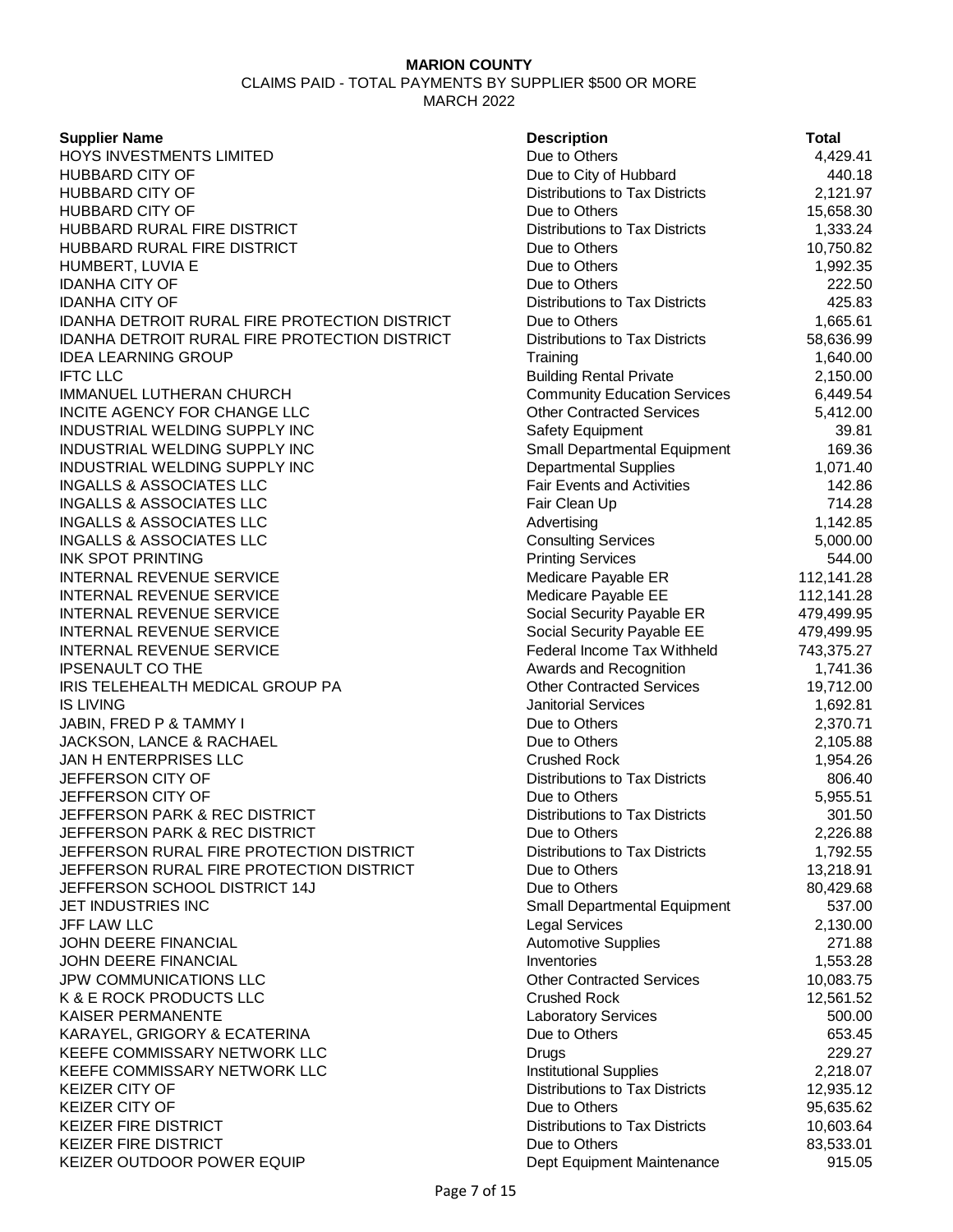CLAIMS PAID - TOTAL PAYMENTS BY SUPPLIER \$500 OR MORE MARCH 2022

### **Supplier Name**

| <b>Supplier Name</b>                                 | <b>Description</b>                    | <b>Total</b> |
|------------------------------------------------------|---------------------------------------|--------------|
| KEIZER OUTDOOR POWER EQUIP                           | Small Departmental Equipment          | 5,021.65     |
| KHOURY DEVELOPMENT LLC                               | <b>Building Rental Private</b>        | 13,082.78    |
| KIM, SUNNY                                           | Witnesses                             | 5,500.00     |
| KIRK, CHRISTOPHER J & LISA M-01                      | Due to Others                         | 5,034.19     |
| KLAMPE, TERESA                                       | Due to Others                         | 2,459.95     |
| KLUG, MELODY ANNE                                    | <b>Medical Services</b>               | 3,015.00     |
| KNIFE RIVER CORP - NORTHWEST                         | <b>Asphalt Concrete</b>               | 974.29       |
| KNIGHT, MATTHEW E                                    | Due to Others                         | 2,361.63     |
| KRAVITZ, NATHANIEL                                   | <b>Medical Services</b>               | 3,125.00     |
| KRAXBERGER, BENJAMIN                                 | Juvenile Restitution                  | 600.00       |
| <b>KROWDFIT INC</b>                                  | <b>Wellness Services</b>              | 1,228.50     |
| <b>KROWDFIT INC</b>                                  | <b>Subscription Services</b>          | 1,228.50     |
| KULIKOV, KYLE S                                      | Due to Others                         | 4,039.73     |
| LAGESON, JACQUELINE                                  | Due to Others                         | 841.18       |
| LAIDLAW, JACK & JAN C & JESSICA                      | Due to Others                         | 5,220.72     |
| <b>LAMONT LAW</b>                                    | Due to State Ct Conciliation          | 732.00       |
| LANE COUNTY, OR                                      | Road Construction                     | 211.93       |
| LANE COUNTY, OR                                      | <b>Bridge Construction</b>            | 384.46       |
| LANE FOREST PRODUCTS INC                             | <b>Other Contracted Services</b>      | 39,561.60    |
| <b>LASER TECHNOLOGY INC</b>                          | Small Departmental Equipment          | 3,990.00     |
| LAW OFFICE OF KATE HALL LLC                          | Due to State Ct Conciliation          | 3,680.00     |
| LAWRENCES AUTO PARTS INC                             | Inventories                           | 3,948.77     |
| LAWRENCES AUTO PARTS INC                             | <b>Subscription Services</b>          | 5,469.09     |
| LERETA                                               | Due to Others                         | 2,071.88     |
| LERETA LLC                                           | Due to Others                         | 2,195.66     |
| LES SCHWAB TIRE CENTER                               | Vehicle Maintenance                   | 2,370.45     |
| LES SCHWAB TIRE CENTER                               | Inventories                           | 8,526.24     |
| LEXISNEXIS                                           | <b>Subscription Services</b>          | 1,182.90     |
| LEXISNEXIS RISK SOLUTIONS                            | Computer Software Maintenance         | 1,485.26     |
| LINEAGE LOGISTICS HCS LLC                            | Due to Others                         | 6,042.01     |
| LINGUAVA INTERPRETERS INC                            | Interpreters and Translators          | 1,908.32     |
| LINN BENTON LINCOLN ESD                              | Due to Others                         | 714.72       |
| LINTON-NELSON, LORI                                  | <b>Medical Services</b>               | 5,720.00     |
| LOBERG, LANCE MD                                     | <b>Medical Services</b>               | 14,500.00    |
| LOCUMTENENS.COM LLC                                  | <b>Medical Services</b>               | 39,068.72    |
| LONGBOTTOM COFFEE & TEA INC                          | Inventories                           | 884.53       |
| LOOMIS                                               | <b>Armored Car Services</b>           | 4,637.63     |
| LORING, MARTIN W & ELIZABETH S                       | Due to Others                         | 6,877.38     |
| LUTY, JEFFREY A MD                                   | <b>Medical Services</b>               | 5,037.50     |
| MANN, DIANE Y                                        | Due to Others                         | 1,807.85     |
| MARCARELLO, KAREN & THOMAS                           | Due to Others                         | 4,062.13     |
| <b>MARION COUNTY DISTRICT ATTORNEY</b>               | <b>Court Services</b>                 | 49.40        |
| MARION COUNTY DISTRICT ATTORNEY                      | Witness Mileage Reimbursement         | 419.00       |
| <b>MARION COUNTY DISTRICT ATTORNEY</b>               | Witnesses                             | 465.00       |
| MARION COUNTY FIRE DISTRICT #1                       | <b>Distributions to Tax Districts</b> | 18,434.73    |
| <b>MARION COUNTY FIRE DISTRICT #1</b>                | Due to Others                         | 153,432.99   |
| MARION RESOURCE RECOVERY FACILITY LLC                | <b>Transfer Station Contracts</b>     | 120,950.03   |
| <b>MARION SOIL &amp; WATER CONSERVATION DISTRICT</b> | Distributions to Tax Districts        | 2,740.07     |
| MARION SOIL & WATER CONSERVATION DISTRICT            | Due to Others                         | 20,219.95    |
| <b>MARSH MINICK PC</b>                               | <b>Pre Employment Costs</b>           | 559.00       |
| MARTIN METAL FABRICATORS INC                         | <b>Building Maintenance</b>           | 573.00       |
| MARTINEZ, JORGE & MARIA G                            | Due to Others                         | 1,944.66     |
| MARTINIS & FARLEY                                    | <b>Road Construction</b>              | 2,583.00     |
| MARTINIS & FARLEY                                    | Right of Way                          | 17,417.00    |
| MATTHEW PIEHLER PLLC                                 | <b>Medical Services</b>               | 16,500.00    |
| MAYIMLIS CONSLILTING SERVICES INC                    | Computer Software Maintenance         | 2.500.00     |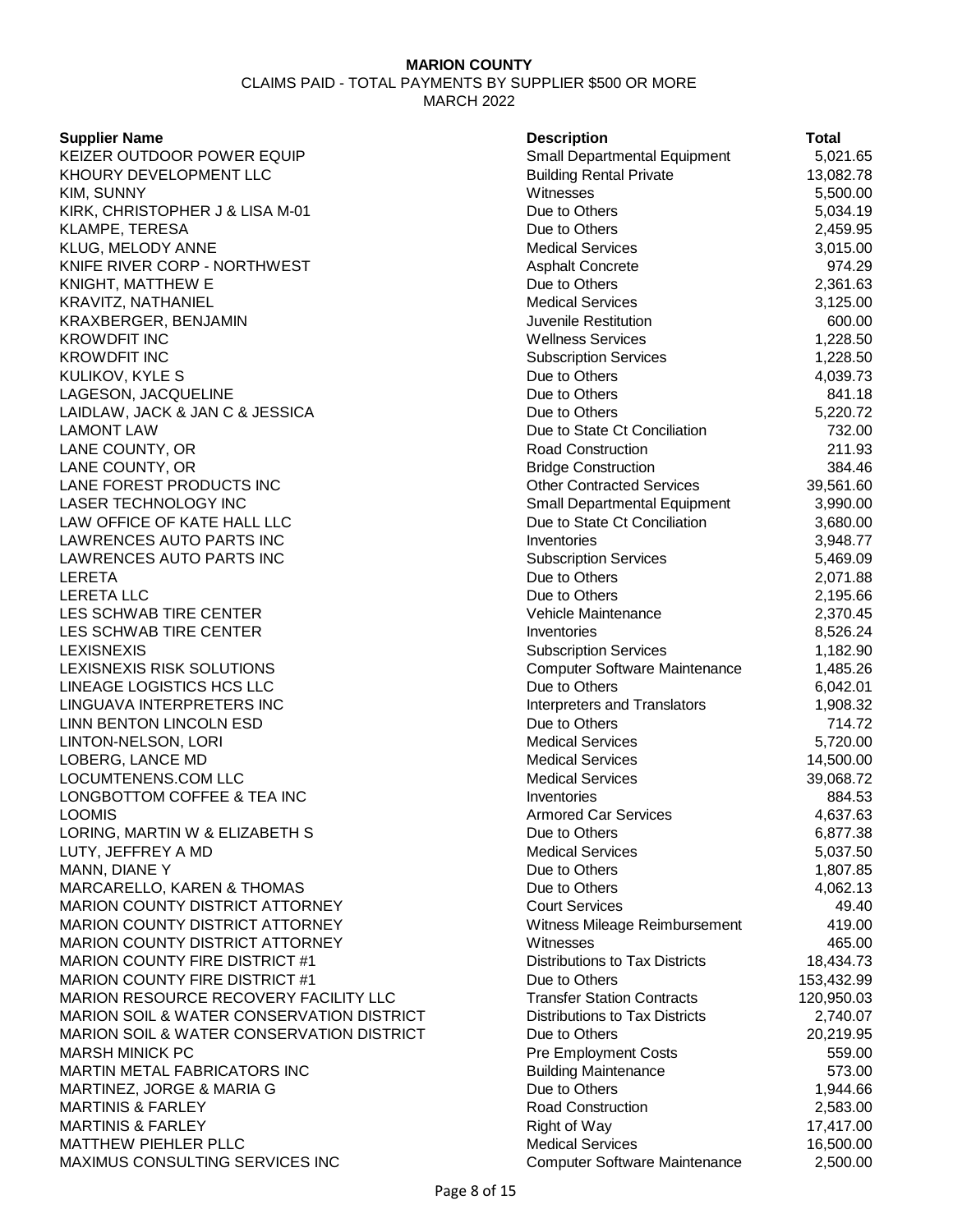CLAIMS PAID - TOTAL PAYMENTS BY SUPPLIER \$500 OR MORE MARCH 2022

**Supplier Name** MCGILCHRIST URBAN RENEWAL MCGILCHRIST URBAN RENEWAL MESSMER, BRETT A MESSMER, MARIE A METLIFE Vol Home and Auto Insurance 1,331.82 MFD COMMUNITIES RES CTR MFD COMMUNITIES RES CTR MICHELLI MEASUREMENT GROUP INC MID-WILLAMETTE VALLEY COMMUNITY ACTION AGENCY INC MID-WILLAMETTE VALLEY CRC MILEY, THOMAS MILL CITY AUTO SERVICES LLC-01 MILL CITY CITY OF MILL CITY CITY OF MILL CITY FIRE DISTRICT MILL CITY FIRE DISTRICT MILL CREEK URBAN RENEWAL MILL CREEK URBAN RENEWAL MILLER, JAMES F MJ COUNSELING & CONSULTING MMSGS Medical Supplies 3,242.01 MODA HEALTH PLAN INC MODERN BUILDING SYSTEMS INC MOREHEAD, JUDITH A MORGAN, JAMES MORTGAGE CONNECT LP-01 MOSS ADAMS LLP MOTION & FLOW CONTROL PRODUCTS INC MOTION & FLOW CONTROL PRODUCTS INC MOTION & FLOW CONTROL PRODUCTS INC MOTION & FLOW CONTROL PRODUCTS INC MT ANGEL CITY OF MT ANGEL CITY OF MT ANGEL CITY OF MT ANGEL FIRE DISTRICT MT ANGEL FIRE DISTRICT MT ANGEL SCHOOL DISTRICT #91 MULTIVERSE INTERPRETING INC MUNCY, MICHAEL H & JOLENE L MURRAYSMITH INC MYTHICS INC **Computer Hardware Maintenance** 1,073.06 **MYTHICS INC** NAVIA BENEFIT SOLUTIONS NAVIA BENEFIT SOLUTIONS NAVIA BENEFIT SOLUTIONS NAVIA BENEFIT SOLUTIONS NAVIA BENEFIT SOLUTIONS NORTH COAST ELECTRIC NORTH GATEWAY URBAN RENEWAL NORTH GATEWAY URBAN RENEWAL NORTH MARION SCHOOL DISTRICT #15 NORTH SANTIAM SCHOOL DISTRICT #29J NORTHSIDE ELECTRIC NORTHSTAR ELECTRICAL CONTRACTORS INC NORTHWEST NATURAL GAS CO NORTHWEST PUMP & EQUIPMENT CO

| <b>Description</b>                    | Total      |
|---------------------------------------|------------|
| <b>Distributions to Tax Districts</b> | 2,075.80   |
| Due to Others                         | 15,265.73  |
| Due to Others                         | 1,403.20   |
| Due to Others                         | 500.00     |
| Vol Home and Auto Insurance           | 1,331.82   |
| <b>Distributions to Tax Districts</b> | 102.36     |
| Due to Others                         | 757.11     |
| Dept Equipment Maintenance            | 978.00     |
| <b>Social Services</b>                | 8,333.33   |
| <b>Cable Access Services</b>          | 11,872.86  |
| Due to Others                         | 2,317.33   |
| Due to Others                         | 1,057.11   |
| Due to Others                         | 1,438.40   |
| <b>Distributions to Tax Districts</b> | 6,499.04   |
| Due to Others                         | 852.64     |
| Distributions to Tax Districts        | 12,603.99  |
| <b>Distributions to Tax Districts</b> | 3,238.39   |
| Due to Others                         | 23,779.11  |
| <b>Medical Services</b>               | 12,512.50  |
| <b>Consulting Services</b>            | 800.00     |
| <b>Medical Supplies</b>               | 3,242.01   |
| Dental Insurance Premiums             | 85,952.27  |
| <b>Building Rental Private</b>        | 1,357.70   |
| <b>Other Contracted Services</b>      | 1,200.00   |
| Due to Others                         | 817.36     |
| Due to Others                         | 3,777.61   |
| <b>Audit Services</b>                 | 25,000.00  |
| <b>Departmental Supplies</b>          | 22.02      |
| <b>Field Supplies</b>                 | 200.04     |
| Inventories                           | 452.68     |
| Grounds Maintenance                   | 1,232.96   |
| Due to City of Mt Angel               | 143.63     |
| <b>Distributions to Tax Districts</b> | 2,017.80   |
| Due to Others                         | 14,897.79  |
| <b>Distributions to Tax Districts</b> | 893.72     |
| Due to Others                         | 8,215.36   |
| Due to Others                         | 62,701.57  |
| <b>Interpreters and Translators</b>   | 1,261.00   |
| Due to Others                         | 6,161.88   |
| <b>Engineering Services</b>           | 1,890.00   |
| Computer Hardware Maintenance         | 1,073.06   |
| Computer Software Maintenance         | 45,199.51  |
| Pre Tax Transportation                | 174.00     |
| Pre Tax Day Care                      | 967.49     |
| <b>Insurance Admin Services</b>       | 1,964.04   |
| <b>Pre Tax Medical</b>                | 11,500.19  |
| <b>Pre Tax HSA Contributions</b>      | 11,837.63  |
| <b>Electrical Supplies</b>            | 3,056.82   |
| <b>Distributions to Tax Districts</b> | 7,412.17   |
| Due to Others                         | 54,761.71  |
| Due to Others                         | 172,096.51 |
| Due to Others                         | 187,181.13 |
| <b>Other Contracted Services</b>      | 2,400.00   |
| <b>Traffic Signals</b>                | 116,603.20 |
| <b>Natural Gas</b>                    | 12,690.56  |
| Dept Equipment Maintenance            | 525.00     |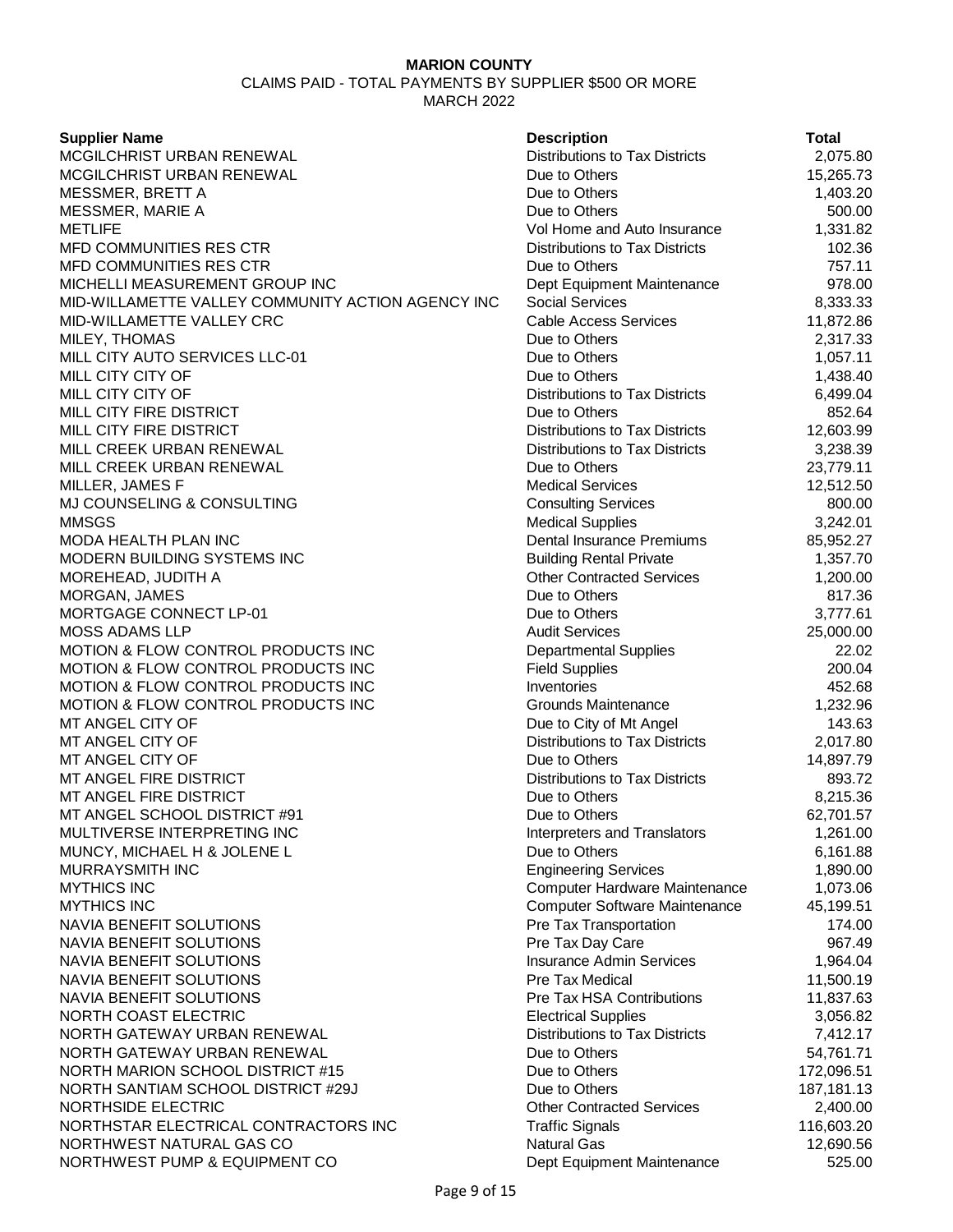### **MARION COUNTY** CLAIMS PAID - TOTAL PAYMENTS BY SUPPLIER \$500 OR MORE

MARCH 2022

**Supplier Name** NORTHWEST REAL ESTATE CAPITAL CORP NORTHWEST REAL ESTATE CAPITAL CORP O S A C A Training 4,700.00 OAKES PROPERTY LLC OFFICE WORLD INC OLDCASTLE PRECAST INC ONPLAN CONSULTING OREGON CERTIFIED INTERPRETERS NETWORK INC OREGON DEPT OF HUMAN SERVICES OREGON DEPT OF HUMAN SERVICES OREGON DEPT OF HUMAN SERVICES OREGON DEPT OF HUMAN SERVICES OREGON DEPT OF JUSTICE OREGON DEPT OF REVENUE OREGON DEPT OF REVENUE OREGON DEPT OF REVENUE OREGON DEPT OF REVENUE OREGON DEPT OF REVENUE OREGON DEPT OF REVENUE OREGON DEPT OF REVENUE OREGON DEPT OF REVENUE OREGON DEPT OF TRANSPORTATION OREGON DEPT OF TRANSPORTATION OREGON DEPT OF TRANSPORTATION OREGON DEPT OF TRANSPORTATION OREGON DEPT OF TRANSPORTATION OREGON FARM BUREAU FEDERATION OREGON HEALTH AUTHORITY OREGON HEALTH AUTHORITY OREGON LOCK & ACCESS INC OREGON LOCK & ACCESS INC OREGON ST DEPT OF CONSUMER & BUSINESS SVCS OREGON STATE DEPT OF ADMIN SERVICES OREGON STATE DEPT OF ADMIN SERVICES OREGON STATE DEPT OF ADMIN SERVICES OREGON STATE DEPT OF ENV QUALITY OREGON STATE DEPT OF ENV QUALITY OREGON STATE DEPT OF FORESTRY OREGON STATE DEPT OF FORESTRY OREGON STATE HOSPITAL OREGON STATE POLICE **OREILLY AUTO PARTS OUTDOOR FENCE CO OUTLAND, KATHY LCSW** OXFORD HOUSE ATHENA COVE OXFORD HOUSE ATHENA COVE P G E Bridge Construction 69.24 P G E New York 149.86 (North 2002) 2014 149.86 (North 2002) 2014 149.86 (North 2004) 2014 149.86 (North 2004) P G E Traffic Signal Electricity 866.38 P G E City Operations and St Lights 23,678.07 P G E Electricity 108,480.90 **PACIFIC POWER PACIFIC POWER PACIFIC POWER** PACIFIC POWER PACIFIC SANITATION INC **CONSERVANCE CONSERVANCE CONSERVANCE CONSERVANCE CONSERVANCE CONSERVANCE CONSERVANCE CONSERVANCE CONSERVANCE CONSERVANCE CONSERVANCE CONSERVANCE CONSERVANCE CONSERVANCE CONSERVANCE CONSERVANCE CONSER** 

| <b>Description</b>                    | <b>Total</b> |
|---------------------------------------|--------------|
| <b>Client Assistance</b>              | 522.00       |
| <b>Building Rental Private</b>        | 1,950.00     |
| Training                              | 4,700.00     |
| Due to Others                         | 2,496.68     |
| Small Departmental Equipment          | 11,270.50    |
| Site Improvements                     | 960.00       |
| <b>Other Contracted Services</b>      | 1,634.00     |
| <b>Interpreters and Translators</b>   | 990.00       |
| Laboratory Services                   | 129.23       |
| <b>Special Programs Other</b>         | 1,091.00     |
| <b>Other Reimbursements</b>           | 20,675.75    |
| <b>Medicaid Fees</b>                  | 21,341.23    |
| Wage Attachment                       | 10,528.90    |
| <b>State Court Facilities Account</b> | 13.00        |
| State LEMLA                           | 14.00        |
| Due to Others                         | 71.05        |
| <b>Accounting Services</b>            | 125.00       |
| Weighmaster                           | 7,476.00     |
| <b>State Police</b>                   | 8,314.66     |
| <b>State Assessments</b>              | 59,532.65    |
| State Income Tax Withheld             | 506,342.98   |
| Other Investigations                  | 37.25        |
| <b>Subscription Services</b>          | 59.75        |
| Permits                               | 150.00       |
| <b>Vehicle Registration</b>           | 242.50       |
| <b>Traffic Signal Electricity</b>     | 367.57       |
| <b>Building Rental Private</b>        | 7,851.50     |
| <b>Device Licenses</b>                | 285.00       |
| Vaccines                              | 2,469.95     |
| Remodels and Site Improvements        | 306.50       |
| <b>Departmental Supplies</b>          | 460.00       |
| <b>Structural Permits</b>             | 25,201.70    |
| <b>Mail Services</b>                  | 931.74       |
| Postage                               | 1,593.44     |
| Motor Pool Mileage                    | 9,973.55     |
| Permits                               | 2,211.00     |
| <b>Structural Permits</b>             | 3,000.00     |
| <b>Distributions to Tax Districts</b> | 582.54       |
| Due to Others                         | 4,304.29     |
| <b>Building Rental Private</b>        | 4,000.00     |
| Other Investigations                  | 1,980.00     |
| Inventories                           | 9,793.47     |
| Site Improvements                     | 8,877.00     |
| Due to State Ct Conciliation          | 560.00       |
| <b>Client Assistance</b>              | 523.00       |
| <b>Housing Subsidies</b>              | 950.00       |
| <b>Bridge Construction</b>            | 69.24        |
| Water                                 | 149.86       |
| <b>Traffic Signal Electricity</b>     | 866.38       |
| <b>City Operations and St Lights</b>  | 23,678.07    |
| Electricity                           | 108,480.90   |
| <b>City Operations and St Lights</b>  | 13.67        |
| <b>Traffic Signal Electricity</b>     | 95.17        |
| Electricity                           | 2,514.81     |
| Ferries                               | 5,827.00     |
| Garbage Disposal and Recycling        | 292.77       |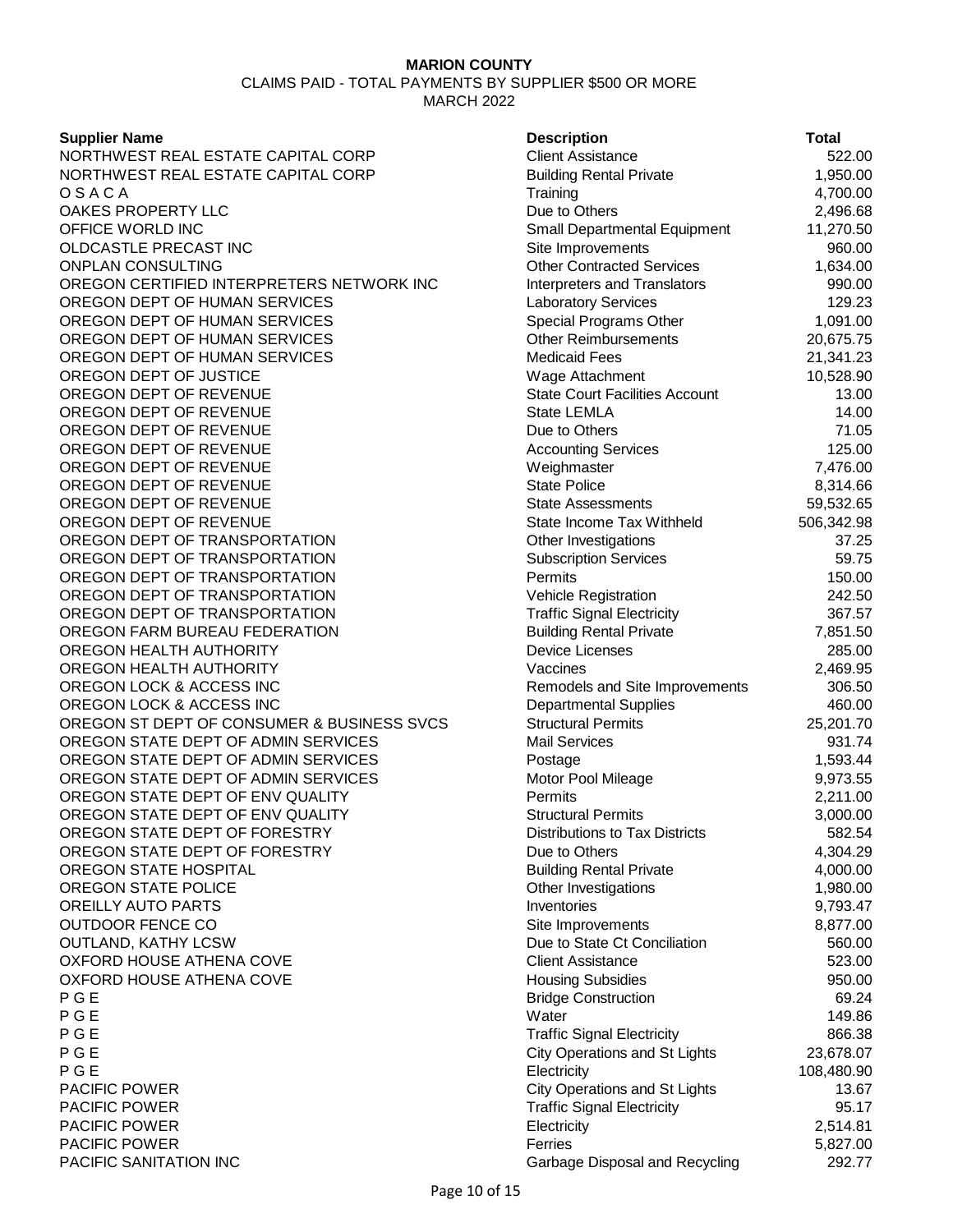CLAIMS PAID - TOTAL PAYMENTS BY SUPPLIER \$500 OR MORE MARCH 2022

### **Supplier Name**

PACIFIC SANITATION INC PACIFICSOURCE HEALTH PLANS PACWEST MACHINERY LLC PARKE 325 LLC PARTNERSHIPS IN COMMUNITY LIVING PATHFINDERS OF OREGON PATTERSON VETERINARY SUPPLY INC **PAXIS INSTITUTE INC.** PBS ENGINEERING & ENVIRONMENTAL INC PBS ENGINEERING & ENVIRONMENTAL INC PEARS, SCOT D & ANNIKA L PENNYMAC LOAN SERVICES PERFORMANCE SYSTEMS INTEGRATION LLC PETERSON MACHINERY CO PETERSON MACHINERY CO PETRE, TERI Building Rental Private 2,206.00 PETROCARD INC PETRUSHYNA, GRETTA & VLADIMIR Pettigrew, Jennifer M Pettigrew, Jennifer M Pettigrew, Jennifer M PIONEER TRUST BANK NA TRUSTEE PIPER, BENJAMIN C PNP QUARRY POLK COUNTY FIRE DISTRICT #1 POLK COUNTY FIRE DISTRICT #1 PORAC RETIREE MEDICAL TRUST POTTER, DIANE PREMIUM PROPERTY MANAGEMENT INC PROFESSIONAL CREDIT SERVICE PROFESSIONAL CREDIT SERVICE PROFESSIONAL CREDIT SERVICE PROFESSIONAL THERAPEUTIC COMMUNITY NETWORK INC **PROJECT ABLE** PROSTAR SECURITY INC PROSTAR SECURITY INC PRYOR, CINDY S & STEWART D PUBLIC EMPLOYEES RETIREMENT SYSTEM PUBLIC EMPLOYEES RETIREMENT SYSTEM PUBLIC EMPLOYEES RETIREMENT SYSTEM PUBLIC EMPLOYEES RETIREMENT SYSTEM PUBLIC EMPLOYEES RETIREMENT SYSTEM PUBLIC PARTNERSHIPS LLC QUEST DIAGNOSTICS INC QUINCY ENGINEERING INC R S D Departmental Supplies 368.64 R S D Building Maintenance 964.11 RADIO TECHNOLOGY SERVICES RAM STEELCO INC RAYBURN-TILLSON, ALEXANDER LOVELL RECOVERY OUTREACH COMMUNITY CENTER REDWOOD TOXICOLOGY LABORATORY INC REDWOOD TOXICOLOGY LABORATORY INC REECE COMPLETE SECURITY SOLUTIONS REPUBLIC SERVICES INC REPUBLIC SERVICES INC

| <b>Description</b>                                      | <b>Total</b>         |
|---------------------------------------------------------|----------------------|
| <b>Ash Hauling Services</b>                             | 33,146.84            |
| <b>Health Insurance Premiums</b>                        | 934,553.40           |
| Inventories                                             | 3,358.96             |
| Due to Others                                           | 2,290.65             |
| <b>Health Providers</b>                                 | 3,703.67             |
| <b>Social Services</b>                                  | 51,070.16            |
| <b>Medical Supplies</b>                                 | 544.95               |
| <b>Educational Supplies</b>                             | 8,953.00             |
| <b>Engineering Services</b>                             | 3,756.10             |
| <b>Other Contracted Services</b>                        | 13,852.50            |
| Due to Others                                           | 2,049.93             |
| Due to Others                                           | 8,300.78             |
| <b>Building Maintenance</b>                             | 1,656.88             |
| Inventories                                             | 3,569.44             |
| Vehicle Maintenance                                     | 4,944.18             |
| <b>Building Rental Private</b>                          | 2,206.00             |
| Inventories                                             | 2,277.96             |
| Due to Others                                           | 3,913.96             |
| Meals                                                   | 19.00                |
| Mileage Reimbursement                                   | 173.16               |
| Training                                                | 747.20               |
| <b>Building Rental Private</b>                          | 23,006.24            |
| Due to Others                                           | 2,561.08             |
| <b>Crushed Rock</b>                                     | 1,991.50             |
| <b>Distributions to Tax Districts</b>                   | 100.91               |
| Due to Others                                           | 791.86               |
| <b>MCLEA Retiree Medical Trust</b>                      | 21,350.00            |
| Due to Others                                           | 3,609.78             |
| <b>Building Rental Private</b>                          | 6,892.95             |
| <b>Recoveries from Collections</b>                      | 125.70               |
| <b>Supervision Fees</b>                                 | 1,189.61             |
| Marion Cty Justice Court Fees                           | 23,497.72            |
| <b>Health Providers</b>                                 | 1,882.50             |
| Training                                                | 525.00               |
| <b>Armored Car Services</b>                             | 1,050.00             |
| <b>Security Services</b>                                | 2,000.00             |
| Due to Others                                           | 1,765.79             |
| <b>PERS Suspense</b>                                    | (416.69)             |
| <b>PERS Police Units</b>                                | 204.54               |
| PERS Voluntary IAP                                      | 1,558.15             |
| <b>PERS Employee Contribution</b>                       | 446,691.69           |
| <b>PERS Employer Contribution</b>                       | 1,322,976.53         |
| <b>Third Party Administrators</b>                       | 20,221.78            |
| Laboratory Services                                     | 1,984.90             |
| Road Construction                                       | 18,989.26            |
| <b>Departmental Supplies</b>                            | 368.64               |
| <b>Building Maintenance</b>                             | 964.11               |
| <b>Communication Systems</b>                            | 12,870.00            |
| Inventories                                             | 609.60               |
| Due to State Ct Conciliation                            | 5,320.00             |
| <b>Other Contracted Services</b>                        | 2,880.00             |
| <b>Laboratory Services</b>                              | 4,063.83             |
| <b>Drug Testing</b>                                     | 10,743.70            |
| <b>Building Maintenance</b>                             | 5,604.20             |
| <b>Liability Claims</b><br><b>Tire Hauling Services</b> | 4,243.23<br>7.291.74 |
|                                                         |                      |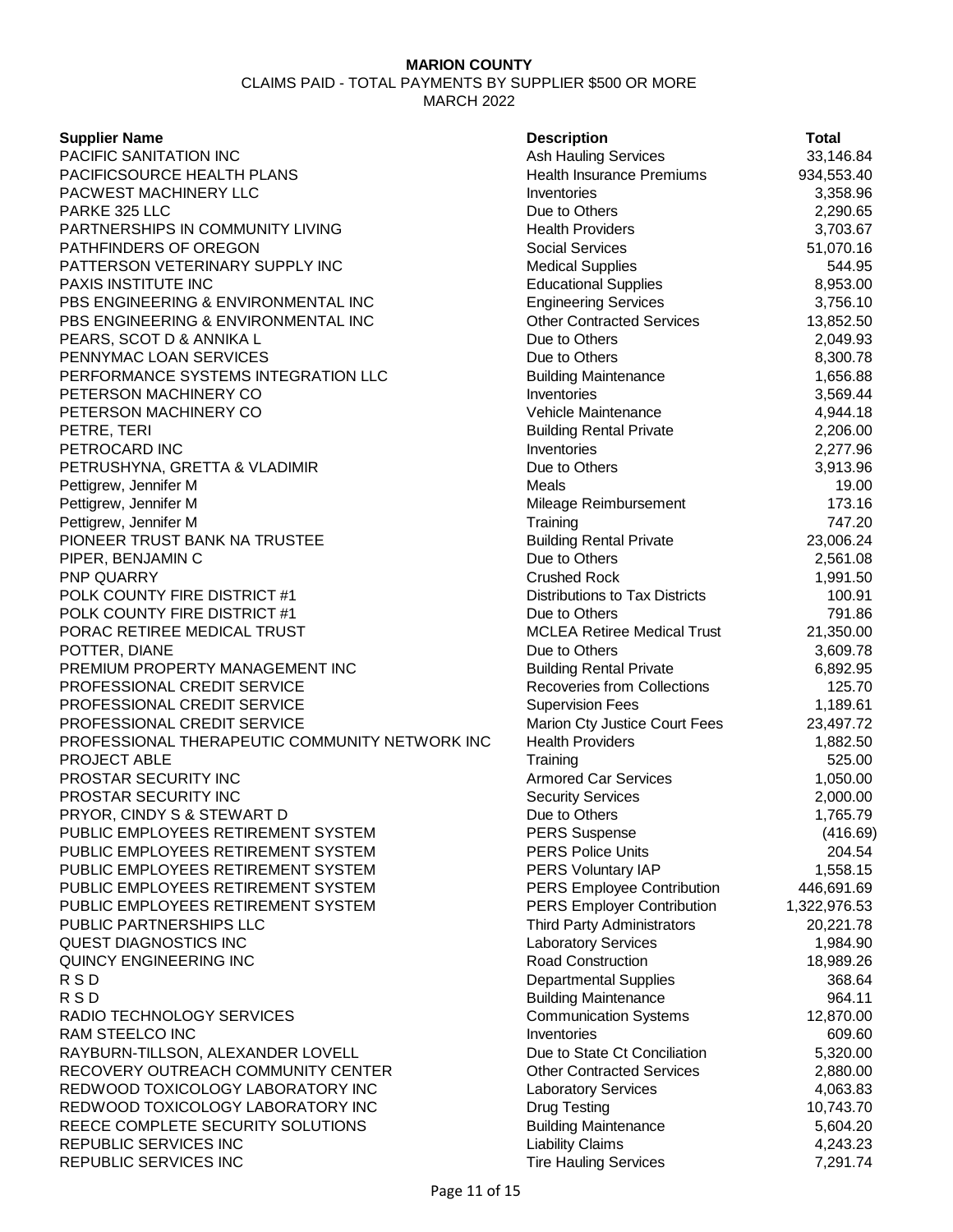CLAIMS PAID - TOTAL PAYMENTS BY SUPPLIER \$500 OR MORE MARCH 2022

#### **Supplier Name**

| <b>Supplier Name</b>                 | <b>Description</b>                    | <b>Total</b> |
|--------------------------------------|---------------------------------------|--------------|
| REPUBLIC SERVICES INC                | Garbage Disposal and Recycling        | 8,479.46     |
| REPUBLIC SERVICES INC                | <b>Transfer Station Contracts</b>     | 469,381.26   |
| RETAIL LOCKBOX INC                   | <b>Bank Services</b>                  | 2,746.09     |
| <b>REVERSE MORTGAGE</b>              | Due to Others                         | 6,613.71     |
| RICOH USA INC                        | <b>Printing Services</b>              | 395.33       |
| RICOH USA INC                        | Office Equipment Maintenance          | 888.22       |
| RICOH USA INC                        | <b>Equipment Rental</b>               | 7,858.89     |
| RIDDLE, KAREN STADELE                | Due to State Ct Conciliation          | 9,440.00     |
| RIVERBEND MATERIALS                  | <b>Crushed Rock</b>                   | 3,814.07     |
| RIVERFRONT/DOWNTOWN URBAN RENEWAL    | <b>Distributions to Tax Districts</b> | 7,377.62     |
| RIVERFRONT/DOWNTOWN URBAN RENEWAL    | Due to Others                         | 54,585.09    |
| ROBERSONS ALBANY FORD                | Inventories                           | 1,021.19     |
| ROBERT HALF INTERNATIONAL INC        | <b>Temporary Wages</b>                | 3,086.48     |
| ROBERT HALF INTERNATIONAL INC        | <b>Other Contracted Services</b>      | 3,225.60     |
| ROBERT HALF INTERNATIONAL INC        | <b>Accounting Services</b>            | 5,669.28     |
| ROBERT HALF INTERNATIONAL INC        | <b>Temporary Staffing</b>             | 10,384.58    |
| ROCHELEAU, EUGENE                    | Due to Others                         | 1,286.48     |
| SAALFELD GRIGGS PC                   | <b>Legal Services</b>                 | 10,742.50    |
| SALEM AREA MASS TRANSIT DISTRICT     | <b>Transportation Services</b>        | 12,591.25    |
| SALEM AREA MASS TRANSIT DISTRICT     | <b>Distributions to Tax Districts</b> | 25,657.12    |
| SALEM AREA MASS TRANSIT DISTRICT     | Due to Others                         | 189,546.89   |
| SALEM CITY OF                        | Miscellaneous Expense                 | 75.00        |
| SALEM CITY OF                        | Permits                               | 87.50        |
| SALEM CITY OF                        | <b>City Operations and St Lights</b>  | 241.77       |
| <b>SALEM CITY OF</b>                 | Garbage Disposal and Recycling        | 1,271.07     |
| SALEM CITY OF                        | Hazardous Waste Disposal              | 1,660.69     |
| SALEM CITY OF                        | Water                                 | 8,458.82     |
| <b>SALEM CITY OF</b>                 | Sewer                                 | 16,710.42    |
| SALEM CITY OF                        | <b>Other Contracted Services</b>      | 26,823.52    |
| <b>SALEM CITY OF</b>                 | Distributions to Tax Districts        | 135,249.76   |
| SALEM CITY OF                        | <b>Dispatch Services</b>              | 405,543.93   |
| SALEM CITY OF                        | Due to Others                         | 1,219,003.02 |
| <b>SALEM ELECTRIC</b>                | <b>Phone and Communication Svcs</b>   | 32.08        |
| SALEM ELECTRIC                       | Electricity                           | 2,005.51     |
| SALEM HEALTH                         | <b>Hospital Services</b>              | 6,285.07     |
| SALEM OCCUPATIONAL HEALTH CLINIC     | <b>Laboratory Services</b>            | 165.00       |
| SALEM OCCUPATIONAL HEALTH CLINIC     | <b>Pre Employment Costs</b>           | 2,410.00     |
| SALEM OR II SGF LLC                  | <b>Building Rental Private</b>        | 100,752.72   |
| SALEM PRINTING & BLUEPRINT INC       | <b>Printing Services</b>              | 2,367.56     |
| SALEM SUBURBAN FIRE DISTRICT         | Distributions to Tax Districts        | 1,530.24     |
| SALEM SUBURBAN FIRE DISTRICT         | Due to Others                         | 12,714.63    |
| SALEM, CITY OF - UR SPECIAL          | <b>Distributions to Tax Districts</b> | 5,773.37     |
| SALEM, CITY OF - UR SPECIAL          | Due to Others                         | 42,702.09    |
| SALEM-KEIZER SCHOOL DISTRICT #24J    | Due to Others                         | 3,491,667.25 |
| SAN DIEGO POLICE EQUIP CO INC        | <b>Field Supplies</b>                 | 35,784.60    |
| SANTIAM CANYON SCHOOL DISTRICT #129J | Due to Others                         | 16,922.28    |
| SANTIAM ESCROW                       | Due to Others                         | 1,034.17     |
| SANTIAM WATER CONTROL DISTRICT       | Water                                 | 995.55       |
| SAVING HOPE CARE MANAGEMENT LLC      | <b>Health Providers</b>               | 841.00       |
| <b>SCS ENGINEERS</b>                 | <b>Consulting Services</b>            | 8,720.16     |
| SEABURY, BOBBY M                     | Due to Others                         | 4,219.64     |
| SERVICELINK                          | Due to Others                         | 15,358.77    |
| SHADRIN, PALAGIA A                   | Due to Others                         | 2,702.59     |
| SHANNON & WILSON INC                 | <b>Bridge Construction</b>            | 4,574.56     |
| SHI INTERNATIONAL CORP               | Software                              | 816.12       |
| SHOLAR, JOHN MICHAEL                 | <b>Medical Services</b>               | 10,860.00    |
|                                      |                                       |              |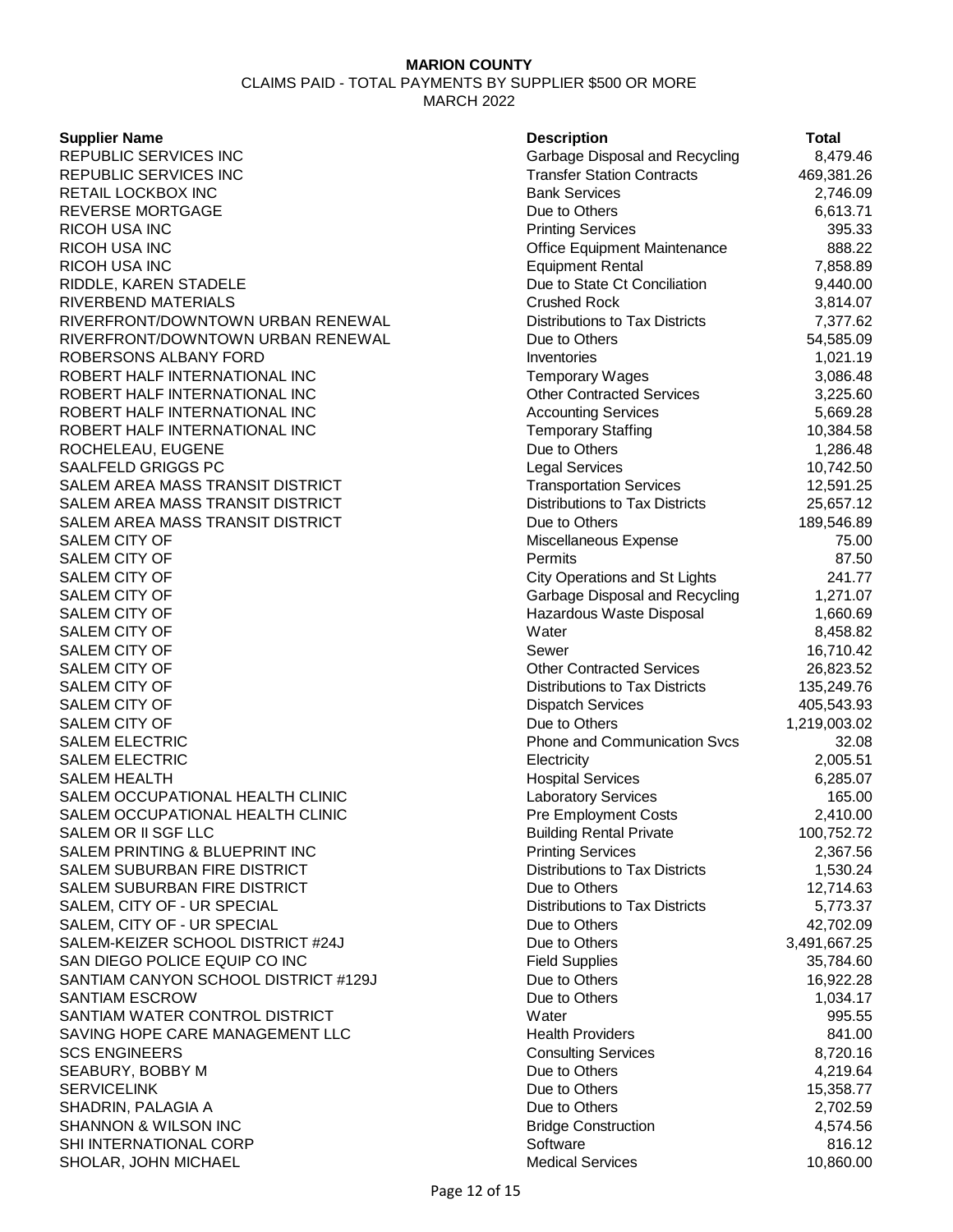CLAIMS PAID - TOTAL PAYMENTS BY SUPPLIER \$500 OR MORE MARCH 2022

#### **Supplier Name**

SIEMENS INDUSTRY INC SIEMENS INDUSTRY INC SIERRA SPRINGS SIERRA, MIRIAM SILVER FALLS LIBRARY DISTRICT SILVER FALLS LIBRARY DISTRICT SILVER FALLS SCHOOL DISTRICT #4J SILVERTON CITY OF SILVERTON CITY OF SILVERTON CITY OF SILVERTON CITY OF SILVERTON RURAL FIRE DISTRICT SILVERTON RURAL FIRE DISTRICT SILVERTON URBAN RENEWAL DISTRICT SILVERTON URBAN RENEWAL DISTRICT **SKYLINE SALES INC** SKYLINE SALES INC SMITH, KENDALL SNUGS PRO WASH INC SNYDER ROOFING OF OREGON LLC SOARING HEIGHTS RECOVERY HOMES SOARING HEIGHTS RECOVERY HOMES SOLANKY, ONEILL S DDS LLC SOLTERBECK, LISA PC **SOUTH TOWN GLASS** SOUTH WATERFRONT URBAN RENEWAL SOUTH WATERFRONT URBAN RENEWAL SPARKLE CLEANERS SPECIAL DISTRICTS ASSN OF OREGON SPINDEL, ALAN P & CONNIE L SPRINT 200.65 SPRINT **SERINT** 383.90 ST PAUL FIRE DISTRICT ST PAUL FIRE DISTRICT ST PAUL SCHOOL DISTRICT #45 STANLEY, STEVE A & MARY C STAPLES CONTRACT & COMMERCIAL INC STATE OF OREGON JUDICIAL DEPT STAYTON CITY OF STAYTON CITY OF STAYTON CITY OF **STAYTON CITY OF** STAYTON FIRE DISTRICT STAYTON FIRE DISTRICT STAYTON SPORTS STORE INC STEELHEAD METAL & FAB LLC STEWART TITLE CO STEWART, MICHAEL STROS PHOTOGRAPHY INC STUSSER ELECTRIC CO SUBLIMITY CITY OF SUBLIMITY CITY OF SUBLIMITY FIRE DISTRICT SUBLIMITY FIRE DISTRICT SUDDATH RELOCATION SYSTEMS OF OREGON LLC TASC INC Training 11,674.46

| <b>Description</b>                                     | Total                 |
|--------------------------------------------------------|-----------------------|
| Video Security Equipment                               | 2,064.00              |
| <b>Computer Hardware Capital</b>                       | 78,524.78             |
| <b>Departmental Supplies</b>                           | 612.60                |
| Due to Others                                          | 3,017.23              |
| <b>Distributions to Tax Districts</b>                  | 1,966.69              |
| Due to Others                                          | 14,522.34             |
| Due to Others                                          | 338,097.06            |
| Due to City of Silverton                               | 414.50                |
| <b>Other Contracted Services</b>                       | 4,775.79              |
| Distributions to Tax Districts                         | 7,259.29              |
| Due to Others                                          | 53,624.45             |
| <b>Distributions to Tax Districts</b>                  | 3,288.86              |
| Due to Others                                          | 29,455.78             |
| <b>Distributions to Tax Districts</b>                  | 2,024.86              |
| Due to Others                                          | 14,857.82             |
| Inventories                                            | 4.34                  |
| Vehicle Maintenance                                    | 578.54                |
| Due to Others                                          | 3,871.22              |
| <b>Building Maintenance</b>                            | 840.50                |
| <b>Building Maintenance</b>                            | 1,284.70              |
| <b>Client Assistance</b>                               | 225.00                |
| <b>Housing Subsidies</b>                               | 920.00                |
| <b>Dental Services</b>                                 | 6,700.00              |
| <b>Consulting Services</b>                             | 1,118.75              |
| <b>Building Maintenance</b>                            | 7,540.00              |
| <b>Distributions to Tax Districts</b>                  | 861.42                |
| Due to Others                                          | 6,342.65              |
| <b>Laundry Services</b>                                | 4,919.75              |
| Dues and Memberships                                   | 1,708.26              |
| Due to Others                                          | 896.96                |
| <b>Cellular Phones</b>                                 | 200.65                |
| <b>Data Connections</b>                                | 383.90                |
| <b>Distributions to Tax Districts</b>                  | 791.76                |
| Due to Others                                          | 5,757.80              |
| Due to Others                                          | 32,195.52             |
| Due to Others                                          | 3,119.29              |
| <b>Institutional Supplies</b>                          | 9,681.92              |
| <b>Victim Restitution</b>                              | 1,397.72              |
| <b>Building Rental Private</b>                         | 300.00                |
| Due to City of Stayton                                 | 987.19                |
| <b>Distributions to Tax Districts</b>                  | 6,010.34              |
| Due to Others                                          | 44,307.92             |
| Due to Others                                          | 19,269.57             |
| <b>Distributions to Tax Districts</b>                  | 38,958.44             |
| Uniforms and Clothing                                  | 540.00                |
| <b>Bridge Materials</b><br>Due to Others               | 21,735.00             |
| Due to Others                                          | 515.96                |
| <b>Other Contracted Services</b>                       | 1,039.53              |
|                                                        | 1,452.00              |
| <b>Electrical Supplies</b>                             | 1,429.27              |
| <b>Distributions to Tax Districts</b><br>Due to Others | 426.24<br>3,143.13    |
| <b>Distributions to Tax Districts</b>                  |                       |
| Due to Others                                          | 1,626.04<br>14,074.41 |
| <b>Other Contracted Services</b>                       | 15,439.00             |
| Training                                               | 11.674.46             |
|                                                        |                       |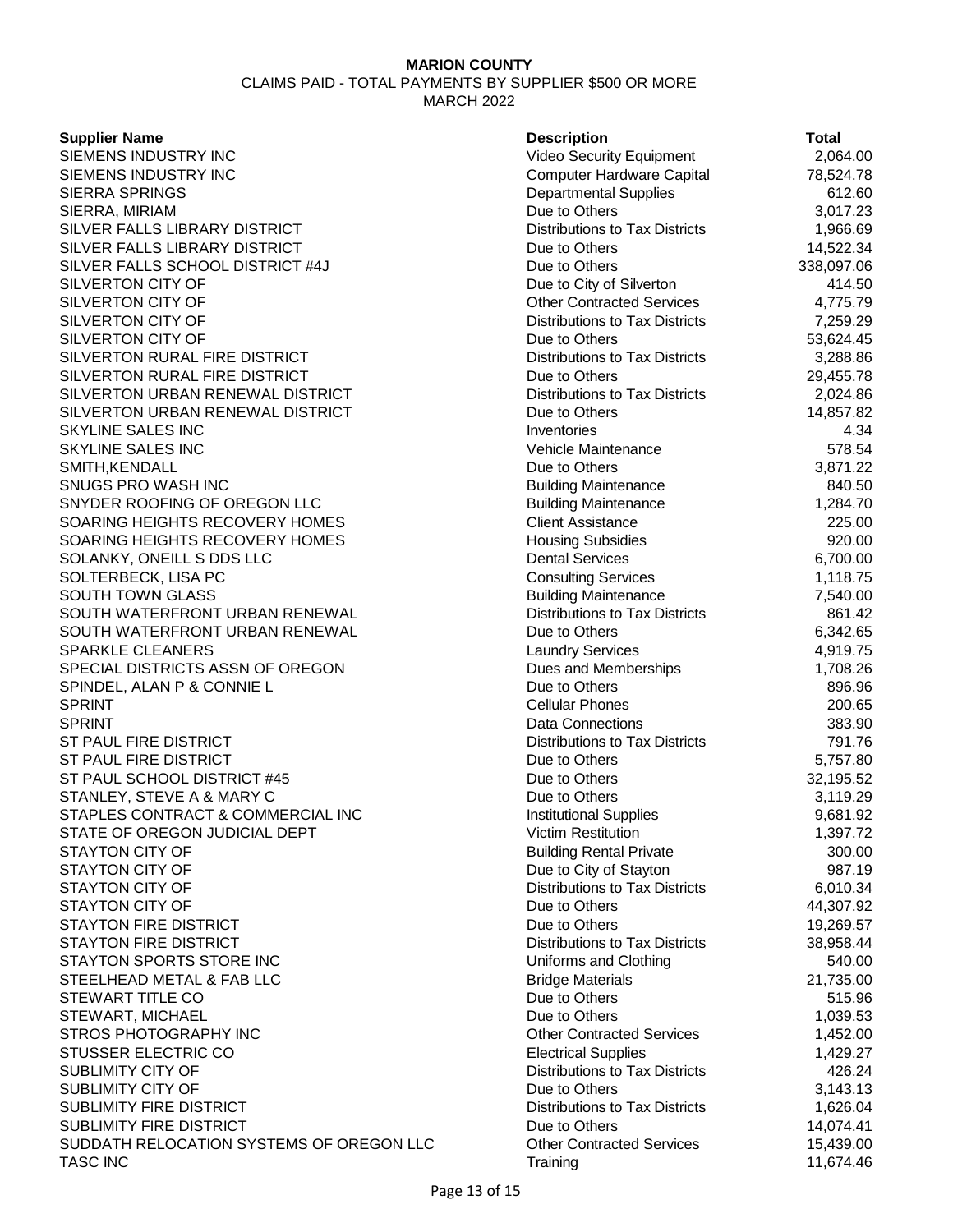CLAIMS PAID - TOTAL PAYMENTS BY SUPPLIER \$500 OR MORE MARCH 2022

### **Supplier Name**

TAYLOR, BRYCE R TAYLOR, SHAWN E TECHNICAL IMAGING SYSTEMS INC TICOR TITLE INS CO TICOR TITLE INS CO **TK ELEVATOR** TRAFFIC SAFETY SUPPLY CO TRAFFIC SAFETY SUPPLY CO TRAILER WORLD TRAMONTANA, PHILLIP CRAIG TRANE US INC **TRANE US INC** TRANSEND CORPORATION TRANSEND CORPORATION TRICOR PRINT COMMUNICATIONS INC TRILLIANT PROPERTY MANAGEMENT TRINITY SERVICES GROUP INC TRINITY SERVICES GROUP INC **TURNER CITY OF TURNER CITY OF TURNER CITY OF** TURNER FIRE DISTRICT **TURNER FIRE DISTRICT** TURNER URBAN RENEWAL AGENCY TURNER URBAN RENEWAL AGENCY TVW INC 601.68 UNION GOSPEL MISSION OF SALEM OR UNITED WAY OF THE MID WILLAMETTE VALLEY UNIVERSAL RECYCLING TECHNOLOGIES LLC US DEPT OF AGRICULTURE US FOODS INC US FOODS INC US FOODS INC **US POSTAL SERVICE** UTAH HEALTH INFORMATION NETWORK INC VALLEY LANDFILLS INC VAN DER WERFF, CURTIS V **VERIZON WIRELESS VERIZON WIRELESS** VLACH-ING, MICHELLE VOYA RETIREMENT INSURANCE & ANNUITY CO VOYA RETIREMENT INSURANCE & ANNUITY CO VOYA RETIREMENT INSURANCE & ANNUITY CO VOYA RETIREMENT INSURANCE & ANNUITY CO VOYA RETIREMENT INSURANCE & ANNUITY COMP WATERLAB CORP WAVE DIVISION HOLDINGS LLC WAXIE SANITARY SUPPLY WAXIE SANITARY SUPPLY WEAR, DAVID S WEITMAN PSYCHOLOGICAL SERVICES PC WEITZ, JEREMY WELLS FARGO R E TAX SVCS WERMUTH, STEPHANIE WEST SALEM URBAN RENEWAL WEST SALEM URBAN RENEWAL **Due to Others** 22,167.35

| <b>Description</b>                    | Total      |
|---------------------------------------|------------|
| Due to Others                         | 6,306.19   |
| Due to Others                         | 2,605.69   |
| <b>Departmental Supplies</b>          | 557.16     |
| Due to Others                         | 9,093.18   |
| <b>Building Acquisitions</b>          | 775,000.00 |
| <b>Special Construction</b>           | 89,810.97  |
| Safety Improvements                   | 369.05     |
| Departmental Equipment Capital        | 31,942.51  |
| Departmental Equipment Capital        | 7,686.39   |
| Due to Others                         | 769.69     |
| <b>Building Maintenance</b>           | 92.63      |
| <b>Computer Software Maintenance</b>  | 15,876.00  |
| Software                              | 3,240.00   |
| <b>Other Contracted Services</b>      | 6,512.50   |
| <b>Institutional Supplies</b>         | 4,626.75   |
| <b>Client Assistance</b>              | 3,422.86   |
| Dept Equipment Maintenance            | 503.00     |
| <b>Food Services</b>                  | 73,554.54  |
| Due to City of Turner                 | 290.34     |
| <b>Distributions to Tax Districts</b> | 1,607.54   |
| Due to Others                         | 11,813.01  |
| <b>Distributions to Tax Districts</b> | 2,989.27   |
| Due to Others                         | 22,039.71  |
| <b>Distributions to Tax Districts</b> | 102.71     |
| Due to Others                         | 743.98     |
| <b>Janitorial Services</b>            | 601.68     |
| <b>Housing Subsidies</b>              | 5,850.00   |
| United Way                            | 512.50     |
| <b>Other Contracted Services</b>      | 644.76     |
| <b>Predatory Animals</b>              | 6,458.44   |
| <b>Departmental Supplies</b>          | 75.34      |
| <b>Food Supplies</b>                  | 463.19     |
| Inventories                           | 2,050.74   |
| Postage                               | 66,000.00  |
| <b>Other Contracted Services</b>      | 5,078.04   |
| <b>Ash Hauling Services</b>           | 49,122.95  |
| Due to State Ct Conciliation          | 750.00     |
| <b>Data Connections</b>               | 50,135.56  |
| <b>Cellular Phones</b>                | 88,318.89  |
| Due to State Ct Conciliation          | 1,660.00   |
| 401K Loan Repayment                   | 4,211.13   |
| Roth 457 Contributions                | 34,246.88  |
| 401K Employee Portion                 | 43,578.31  |
| 401K County Portion                   | 60,704.64  |
| 457 Deferred Compensation             | 201,367.75 |
| <b>Laboratory Services</b>            | 1,170.00   |
| Due to Others                         | 82,891.99  |
| Departmental Equipment Capital        | 1,214.84   |
| Janitorial Supplies                   | 7,363.51   |
| <b>Psychiatric Services</b>           | 2,345.00   |
| <b>Medical Services</b>               | 2,340.00   |
| Due to Others                         | 4,668.57   |
| Due to Others                         | 3,625.63   |
| <b>Veterinary Services</b>            | 1,647.00   |
| <b>Distributions to Tax Districts</b> | 3,006.30   |
| Dup to Others                         | 2216725    |